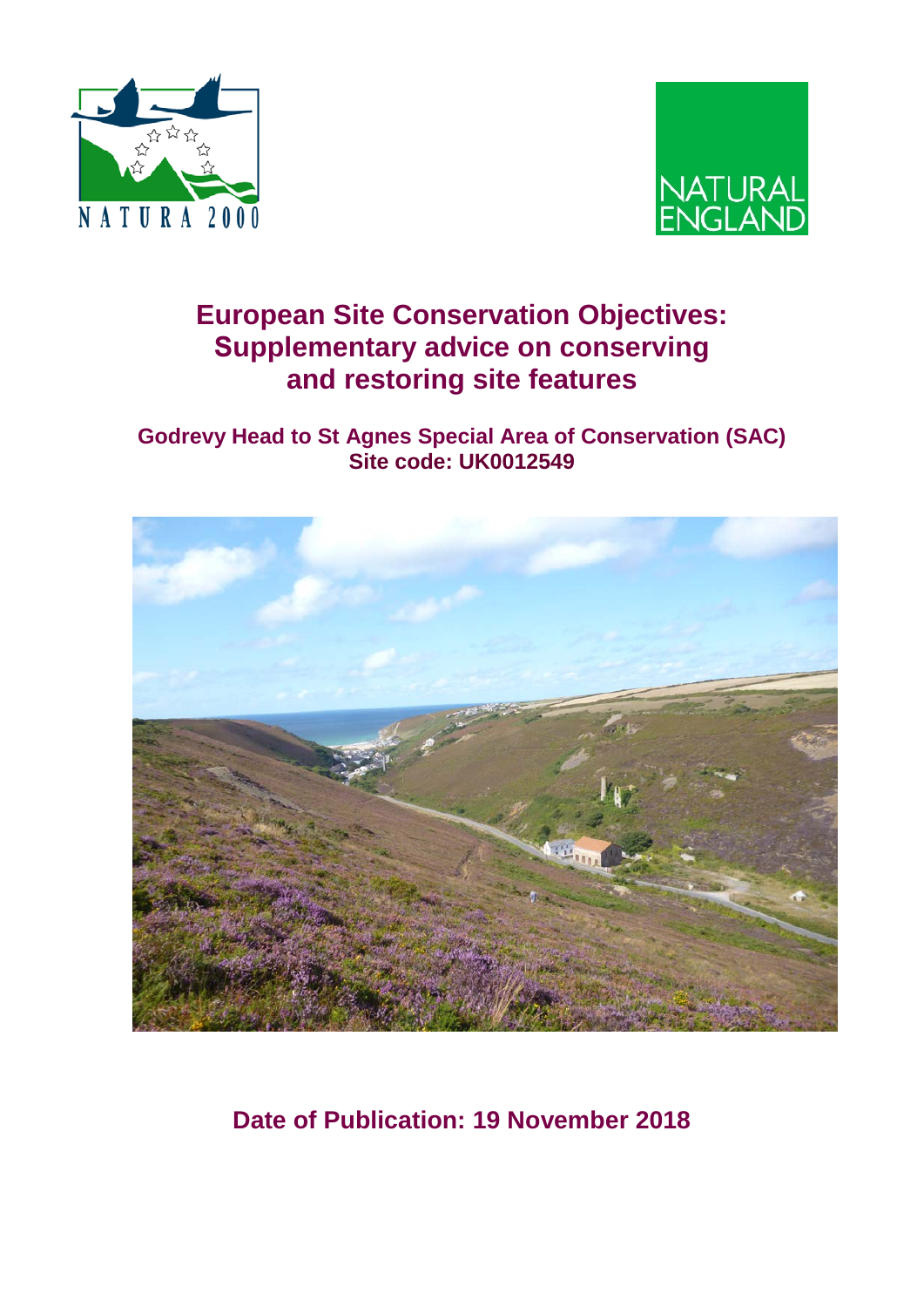# **About this document**

This document provides Natural England's supplementary advice about the European Site Conservation Objectives relating to Godrevy Head to St Agnes SAC. This advice should therefore be read together with the SAC Conservation Objectives available [here.](http://publications.naturalengland.org.uk/publication/6489762512764928)

You should use the Conservation Objectives, this Supplementary Advice and any case-specific advice given by Natural England, when developing, proposing or assessing an activity, plan or project that may affect this site.

This Supplementary Advice to the Conservation Objectives presents attributes which are ecological characteristics of the designated species and habitats within a site. The listed attributes are considered to be those that best describe the site's ecological integrity and which, if safeguarded, will enable achievement of the Conservation Objectives. Each attribute has a target which is either quantified or qualitative depending on the available evidence. The target identifies as far as possible the desired state to be achieved for the attribute.

The tables provided below bring together the findings of the best available scientific evidence relating to the site's qualifying features, which may be updated or supplemented in further publications from Natural England and other sources. The local evidence used in preparing this supplementary advice has been cited. The references to the national evidence used are available on request. Where evidence and references have not been indicated, Natural England has applied ecological knowledge and expert judgement. You may decide to use other additional sources of information.

In many cases, the attribute targets shown in the tables indicate whether the current objective is to 'maintain' or 'restore' the attribute. This is based on the best available information, including that gathered during monitoring of the feature's current condition. As new information on feature condition becomes available, this will be added so that the advice remains up to date.

The targets given for each attribute do not represent thresholds to assess the significance of any given impact in Habitats Regulations Assessments. You will need to assess this on a case-by-case basis using the most current information available.

Some, but not all, of these attributes can also be used for regular monitoring of the actual condition of the designated features. The attributes selected for monitoring the features, and the standards used to assess their condition, are listed in separate monitoring documents, which will be available from Natural England.

These tables do not give advice about SSSI features or other legally protected species which may also be present within the European Site.

**If you have any comments or queries about this Supplementary Advice document please contact your local Natural England adviser or email [HDIRConservationObjectivesNE@naturalengland.org.uk](mailto:HDIRConservationObjectivesNE@naturalengland.org.uk)**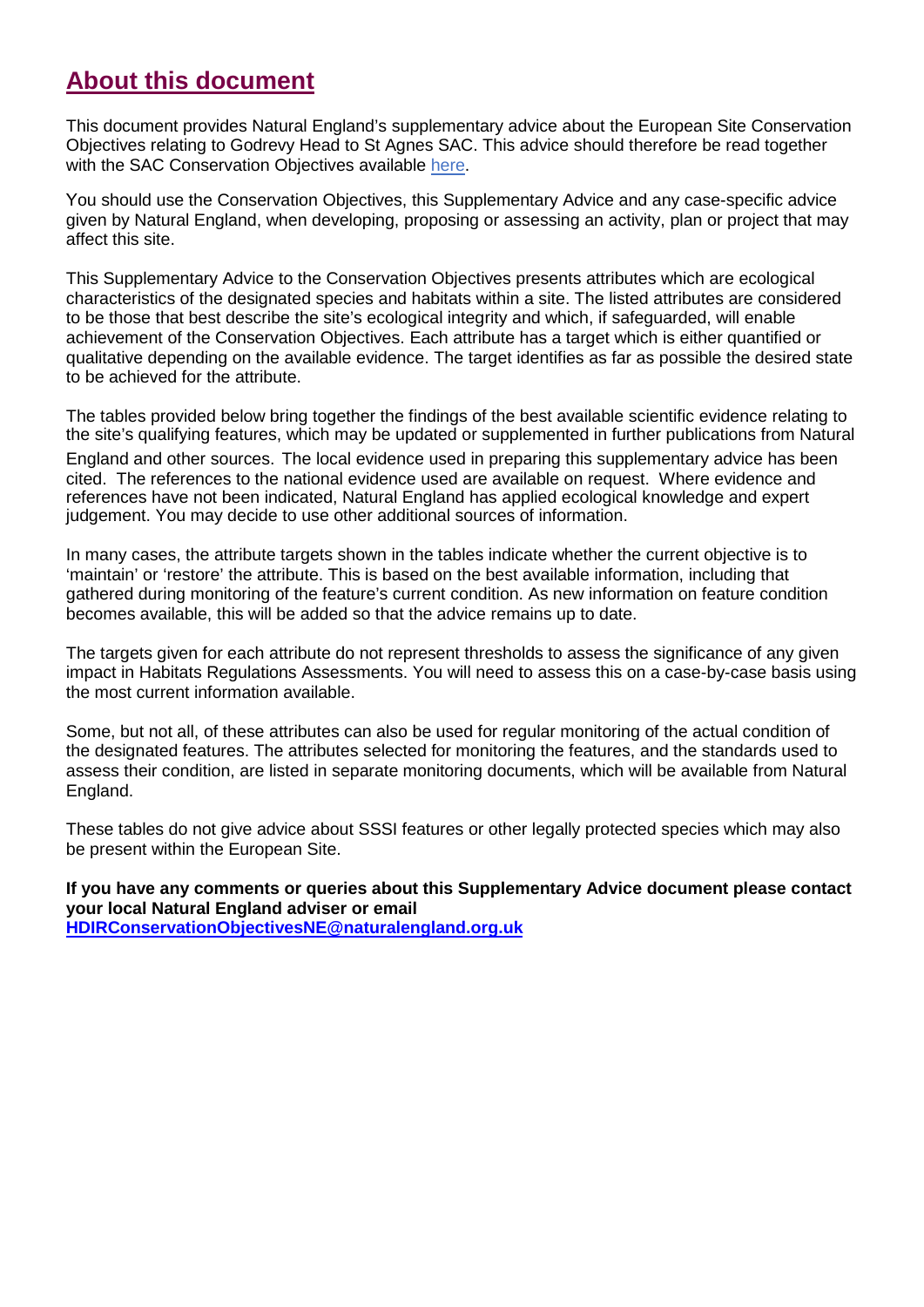# **About this site**

## **European Site information**

| <b>Name of European Site</b>                                                                   | Godrevy Head to St Agnes Special Area of Conservation (SAC)                                                                           |
|------------------------------------------------------------------------------------------------|---------------------------------------------------------------------------------------------------------------------------------------|
| Location                                                                                       | Cornwall                                                                                                                              |
| <b>Site Map</b>                                                                                | The designated boundary of this site can be viewed here on the<br><b>MAGIC</b> website                                                |
| <b>Designation Date</b>                                                                        | 1 April 2005                                                                                                                          |
| <b>Qualifying Features</b>                                                                     | See section below                                                                                                                     |
| <b>Designation Area</b>                                                                        | 128.07 hectares                                                                                                                       |
| <b>Designation Changes</b>                                                                     | None                                                                                                                                  |
| <b>Feature Condition Status</b>                                                                | Details of the feature condition assessments made at this site can be<br>found using Natural England's <b>Designated Sites System</b> |
| <b>Names of component</b><br><b>Sites of Special Scientific</b><br><b>Interest (SSSIs)</b>     | Godrevy Head to St Agnes SSSI                                                                                                         |
| <b>Relationship with other</b><br><b>European or International</b><br><b>Site designations</b> | N/A                                                                                                                                   |

### **Site background and geography**

Godrevy to St Agnes SAC is situated in west Cornwall on the north Atlantic coast. It extends from the north near Tubby's Head (SW6983250435) almost to Porthtowan (SW6940148353) and inland to Towan Cross (SW7062048420).

The SAC lies within the [Cornish Killas National Character Area \(NCA\),](http://publications.naturalengland.org.uk/publication/6654414139949056) the [St Agnes](http://www.cornwall-aonb.gov.uk/cornwall-map/) section of the [Cornwall Area of Outstanding Natural Beauty](http://www.cornwall-aonb.gov.uk/) and [Cornwall and West Devon Mining Landscape World](https://whc.unesco.org/en/list/1215)  [Heritage Site.](https://whc.unesco.org/en/list/1215)

A significant part of the area is owned by the National Trust. It is close to the residential and holiday locations of St Agnes, Porthtowan, Portreath and Perranporth. The site is traversed by the well-used South-West Coast Path with many visitors attracted by the natural beauty and cultural heritage of this stretch of coastline.

The area is characterised by high exposed salt laden windswept cliffs exposed to the north Atlantic sea. Geological influences predominately being Lower Devonian rocks and to the north Devonian age (Grampound Beds) that are mostly silty and sandy shales. There are old tin and copper mine workings on the area (Wheal Charlotte and Wheal Coates), together with evidence of earlier interventions in the form spoil heaps attributed to tin streaming.

The main habitat types are maritime dry heaths and areas of wet heath The dry heathland on this site shows zonation with typical examples of wind-pruned, 'waved' western gorse – bristle bent (*Ulex gallii – Agrostis curtisii*) and heather *Calluna vulgaris* – western gorse heaths. There is a strong maritime influence near to the coast, together with heathland typical of more sheltered areas further inland. There is also an area of heath characterised by Dorset heath *Erica ciliaris* at the eastern-most part of the site, between the site of the former Charlotte United Mine and Towan Cross. At this location the *Erica ciliaris*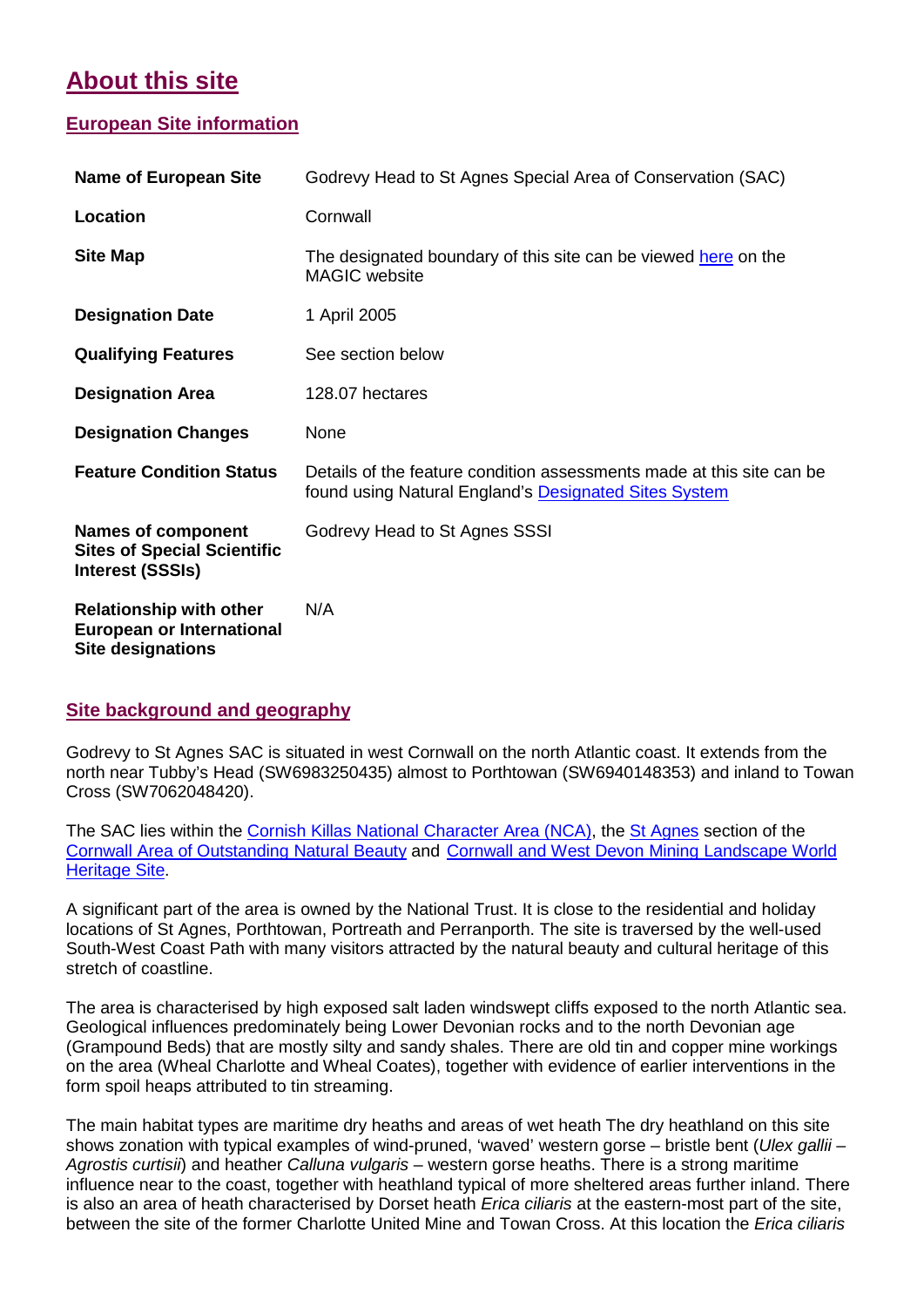occurs on drier substrates than in Dorset and the boundary between *Erica ciliaris* heath and dry heath types is not distinct.

The heathland habitats transition to maritime cliff and slope communities on the fore cliff, here characterised with maritime grassland and cliff crevice vegetation types. There is a relatively small area of valley mire habitat, scrub communities exist at the upper end of the Chapel Porth valley and at the landward extremities of the SAC.

The site also supports early gentian *Gentianella anglica* at the extreme west of its range, occurring on a small area of calcareous substrate formed on a cliff-top location by the accumulation of calcareous windblown sand from the beach below.

The SAC citation can be found [here.](http://publications.naturalengland.org.uk/publication/6489762512764928?category=5374002071601152)

The land area within the SAC boundary is proportioned broadly as follows\*

- Marine areas, Sea inlets (1%)
- Coastal sand dunes, Sand beaches, Machair (10%)
- Shingle, Sea cliffs, Islets (10%)
- Inland water bodies (Standing water, Running water) (2%)
- Bogs, Marshes, Water fringed vegetation, Fens (2%)
- Heath, Scrub, Maquis and Garrigue, Phygrana (35%)
- Dry grassland, Steppes (35%)
- Other land (including Towns, Villages, Roads, Waste places, Mines, Industrial sites) (5%)

*\* [JNCC website](http://jncc.defra.gov.uk/protectedsites/sacselection/sac.asp?EUCode=UK0012549)*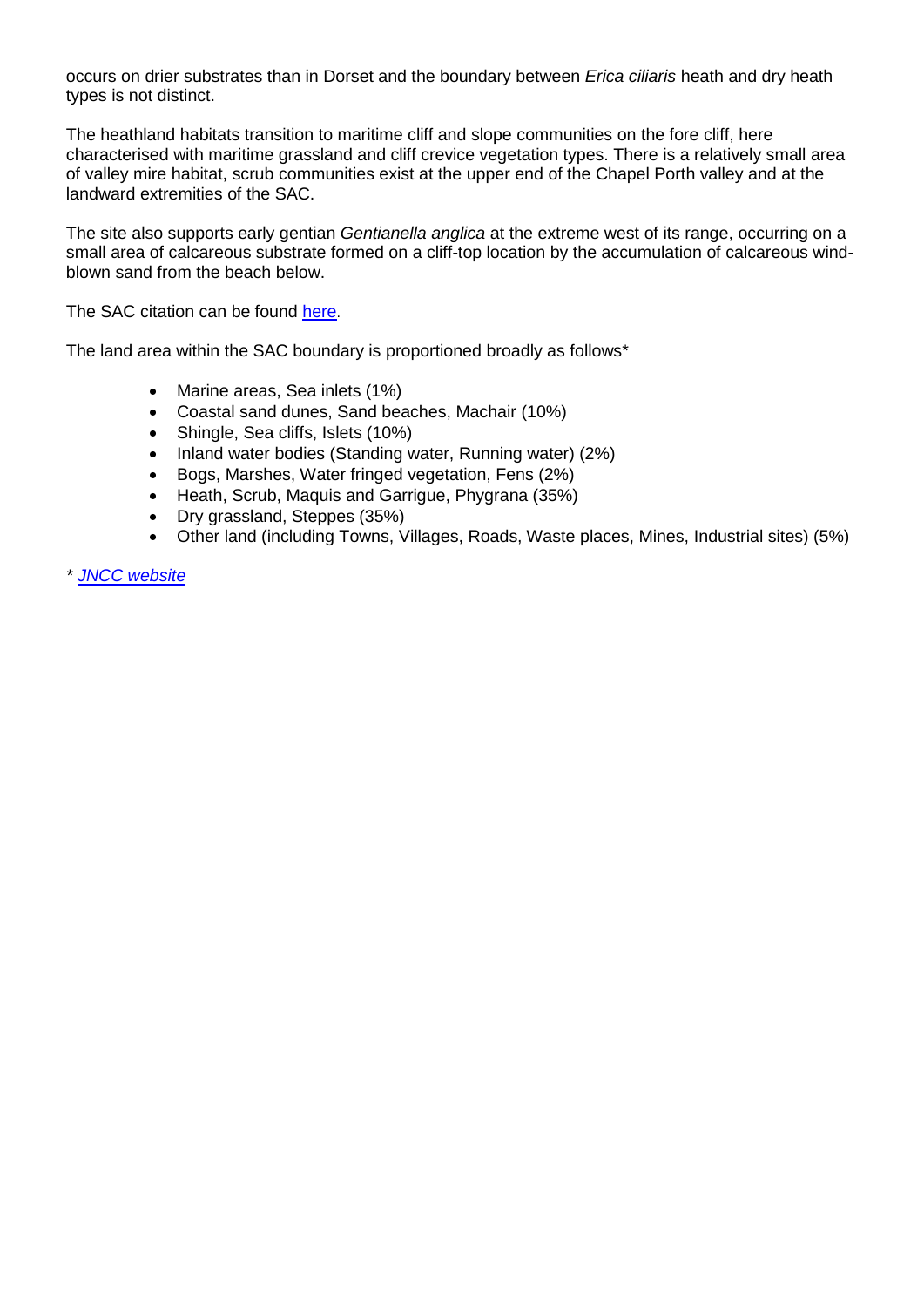# **About the qualifying features of the SAC**

The following section gives you additional, site-specific information about this SAC's qualifying features. These are the natural habitats and/or species for which this SAC has been designated.

### **Qualifying habitats:**

#### • **H4020 Temperate Atlantic wet heaths with** *Erica ciliaris* **and** *E. tetralix ('***Wet heathland with Dorset heath and cross-leaved heath')**

Wet heathland with Dorset heath and cross-leaved heath is a rare form of heathland that occurs in a warm, oceanic climate on moist soils, where the vegetation includes both cross-leaved, heath *Erica tetralix* and abundant-Dorset heath *Erica ciliaris*. In the UK, this habitat type is only found in Dorset and Cornwall.

At this site *Erica ciliaris* heath is restricted to a limited number of stands of the UK National Vegetation Classification (NVC) H4a *Ulex gallii-Agrostis curtisii* heath, *Agrostis curtisii*-*Erica cinerea* sub-community and H4c *Ulex gallii-Agrostis curtisii* heath, *Erica tetralix* sub-community. Neither are true mire communities more commonly associated with wet heath, but instead represent a transitional state between dry and wet heath at locations such as this with relatively free-draining soils but an oceanic climate with high rainfall.

#### • **H4030 European dry heaths**

Dry heaths are typically heaths found on free-draining generally acidic soils such as sands or gravels which are poor in nutrients and occur both in the lowlands and the uplands. They are dominated by dwarf-shrubs of the heather family, most commonly heather *Calluna vulgaris*.

Several noteworthy species occur, including bristle bent, red-flowered kidney vetch *Anthyllis vulneraria var. coccinea*, Portland spurge *Euphorbia portlandica* and hairy greenweed *Genista pilosa*.

The dry heathland vegetation corresponds to a number of the UK National Vegetation Classification (NVC), with H7 *Calluna vulgaris-Scilla verna* heath nearest to the coast, transitioning to H4 *Ulex gallii-Agrostis curtisii* heath and H8 *Calluna vulgaris-Ulex gallii* heath immediately landward.

### **Qualifying Species:**

### • **S1654 Early gentian,** *Gentianella anglica*

Early gentian *Gentianella anglica* is a flowering plant of dry chalk and limestone grasslands and cliff-tops. This plant is found in England and Wales and is not known to occur outside the UK. Early gentian is found mainly in southern England, Godrevy Head to St Agnes SAC is considered to be one of the best areas in the United Kingdom for Early Gentian along with Penhale Sands SAC which together support Early gentian at the most western extent of its current range.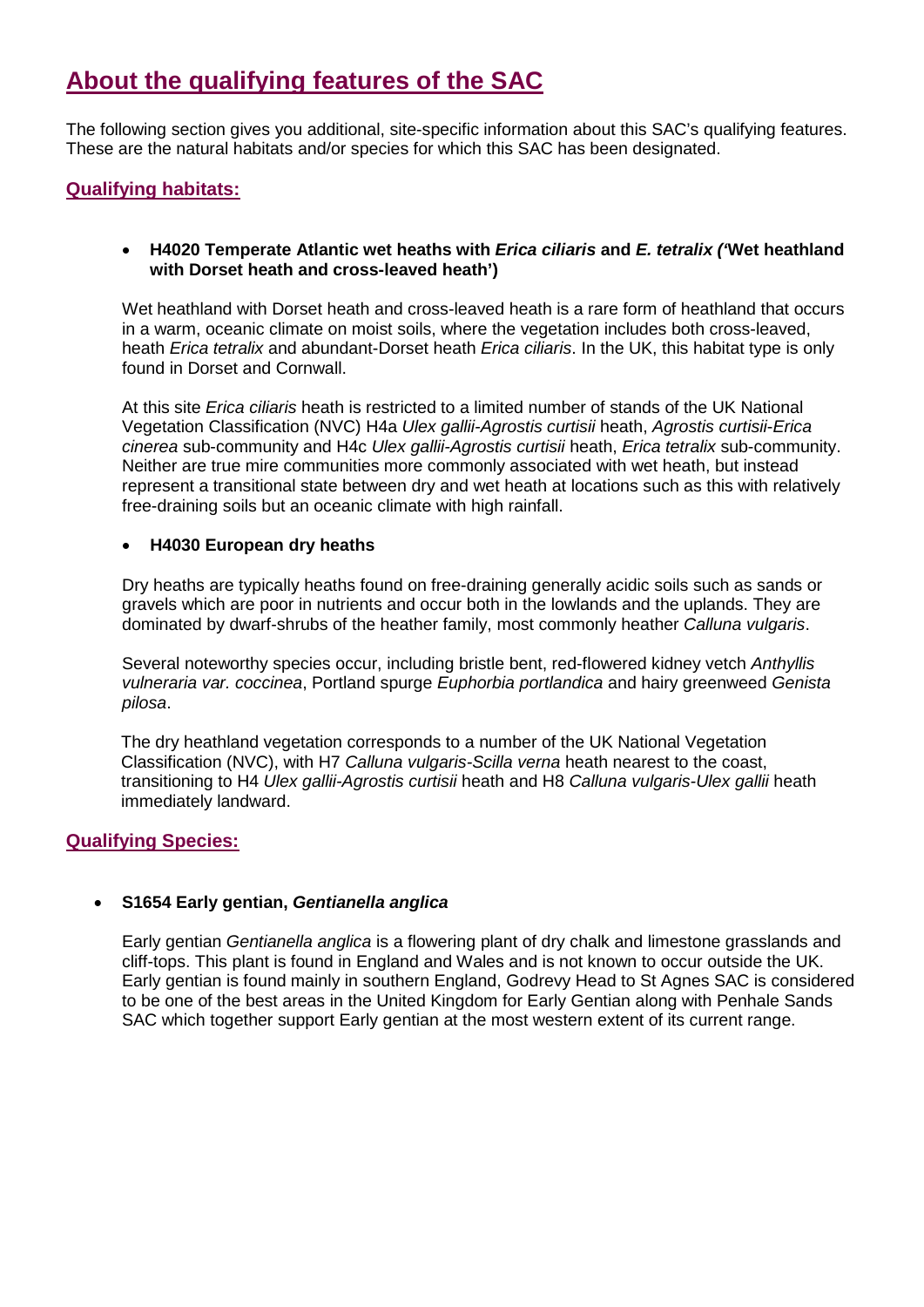#### **Table 1: Supplementary Advice for Qualifying Features: H4020. Temperate Atlantic wet heaths with** *Erica ciliaris* **and** *Erica tetralix***; Wet heathland with Dorset heath and cross-leaved heath \***

| <b>Attributes</b><br><b>Targets</b><br><b>Supporting and Explanatory Notes</b>                                                                                                                                                                                                                                                                                                                                                                                                                                                                                                                                                                                                                                                                                                                                                                                                                                                                                                                                                                                                                                                                                                                                                                                                                                                                                                                                                                                                                                                                                                                                                                                                                                                                                                                                                                                                                                                                                                                      | <b>Sources of site-based</b>                                                                                                                                                                                                                                                                                                                                                                                                                                                                                                                                                                                                                                                                                                                                                                                                                         |
|-----------------------------------------------------------------------------------------------------------------------------------------------------------------------------------------------------------------------------------------------------------------------------------------------------------------------------------------------------------------------------------------------------------------------------------------------------------------------------------------------------------------------------------------------------------------------------------------------------------------------------------------------------------------------------------------------------------------------------------------------------------------------------------------------------------------------------------------------------------------------------------------------------------------------------------------------------------------------------------------------------------------------------------------------------------------------------------------------------------------------------------------------------------------------------------------------------------------------------------------------------------------------------------------------------------------------------------------------------------------------------------------------------------------------------------------------------------------------------------------------------------------------------------------------------------------------------------------------------------------------------------------------------------------------------------------------------------------------------------------------------------------------------------------------------------------------------------------------------------------------------------------------------------------------------------------------------------------------------------------------------|------------------------------------------------------------------------------------------------------------------------------------------------------------------------------------------------------------------------------------------------------------------------------------------------------------------------------------------------------------------------------------------------------------------------------------------------------------------------------------------------------------------------------------------------------------------------------------------------------------------------------------------------------------------------------------------------------------------------------------------------------------------------------------------------------------------------------------------------------|
|                                                                                                                                                                                                                                                                                                                                                                                                                                                                                                                                                                                                                                                                                                                                                                                                                                                                                                                                                                                                                                                                                                                                                                                                                                                                                                                                                                                                                                                                                                                                                                                                                                                                                                                                                                                                                                                                                                                                                                                                     | evidence (where                                                                                                                                                                                                                                                                                                                                                                                                                                                                                                                                                                                                                                                                                                                                                                                                                                      |
|                                                                                                                                                                                                                                                                                                                                                                                                                                                                                                                                                                                                                                                                                                                                                                                                                                                                                                                                                                                                                                                                                                                                                                                                                                                                                                                                                                                                                                                                                                                                                                                                                                                                                                                                                                                                                                                                                                                                                                                                     | available)                                                                                                                                                                                                                                                                                                                                                                                                                                                                                                                                                                                                                                                                                                                                                                                                                                           |
| <b>Extent of the</b><br>Maintain the total extent of<br>There should be no measurable reduction (excluding any trivial loss) in the<br><b>Extent and</b><br>distribution<br>feature within<br>extent and area of this feature, and in some cases, the full extent of the<br>the H4020 feature at H4<br>of the feature<br>the site<br>Ulex gallii-Agrostis curtisii<br>feature may need to be restored. The baseline-value of extent given has<br>heath (sub communities<br>been generated using data gathered from the listed site-based surveys.<br>H4a, H4c).<br>Area measurements given may be approximate depending on the methods,<br>Total 45.21 ha which<br>age and accuracy of data collection, and as a result this value may be<br>supports 7ha of Erica<br>updated in future to reflect more accurate information. The extent of an<br>England.<br>ciliaris heath<br>Annex I habitat feature covers the sum extent of all of the component<br>vegetation communities present and may include transitions and mosaics<br>with other closely-associated habitat features. Where a feature is susceptible<br>to natural dynamic processes, there may be acceptable variations in its<br>extent through natural fluctuations. Where a reduction in the extent of a<br>feature is considered necessary to meet the Conservation Objective for<br>another Annex I feature, Natural England will advise on this on a case-by-<br>case basis.<br>The 2003 NVC survey incorporated the entire area of unit 6 of Godrevy Head<br>to St Agnes SSSI within which the SAC falls. The area of H4 heath has been<br>calculated from that survey to provide the baseline of 45.21 ha (Robbins<br>2018). The extent of H4 where <i>Erica ciliaris</i> heath type occurs is difficult to<br>define accurately as no distinct boundary has been mapped between Erica<br>ciliaris heath and other heath types at this site. The area of H4 where Erica<br>ciliaris occurs is estimated at 7 ha (Beard 2018). | <b>WILSON, P. 2005. NVC</b><br>Survey Godrevy to St<br>Agnes. Wessex<br>Environmental<br>Associates report to<br>Natural England.<br>Available from Natural<br>BEARD, M. 2017.<br>Godrevy to St Agnes Site<br>of Special Scientific<br>Interest (SSSI): unit 6<br>(Porthtowan to St Agnes)<br>Unit-based assessment,<br>2017 Natural England<br>Field Unit Report project:<br>NEFU2017-223 Project<br>report. Report is available<br>from Natural England.<br>BEARD, M. 2018.<br>Personal communication.<br>NATURAL ENGLAND.<br>2010. Godrevy Head to<br>St Agnes: Definitions of<br>favourable condition for<br>designated features of<br>interest (draft). Available<br>from Natural England.<br>ROBBINS, V. 2018.<br>Excel spreadsheet<br>derived from NVC survey<br>shapefiles created by<br><b>WILSON, P. 2005. NVC</b><br>Survey Godrevy to St |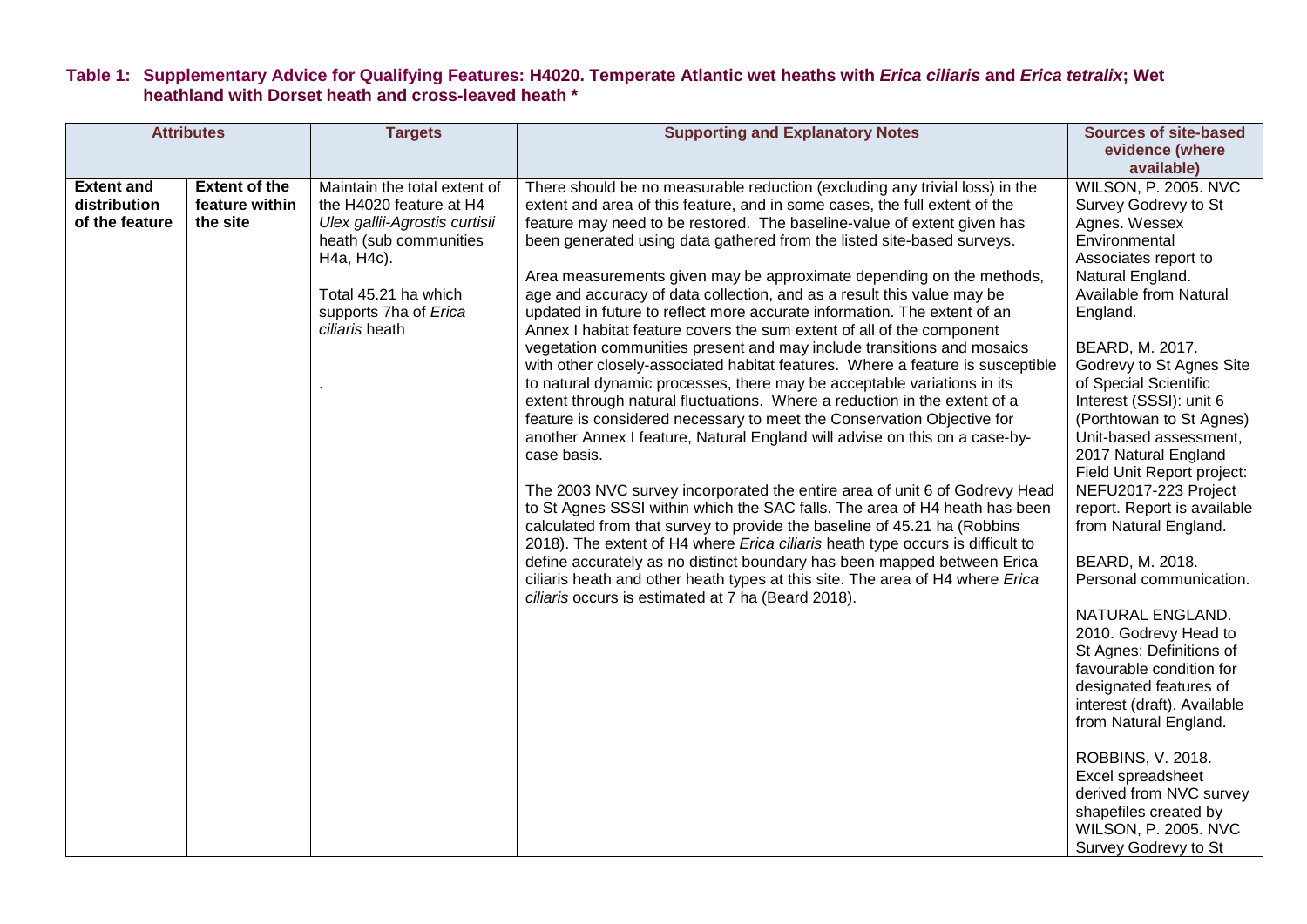| <b>Attributes</b>                                                         |                                                                     | <b>Targets</b>                                                                                                                                                                                                                                  | <b>Supporting and Explanatory Notes</b>                                                                                                                                                                                                                                                                                                                                                                                                                                                                                                                                                                                                                                                                                                                                                                                                                                                                                                                                                                                                                                                                                                          | <b>Sources of site-based</b><br>evidence (where<br>available)                                                                          |
|---------------------------------------------------------------------------|---------------------------------------------------------------------|-------------------------------------------------------------------------------------------------------------------------------------------------------------------------------------------------------------------------------------------------|--------------------------------------------------------------------------------------------------------------------------------------------------------------------------------------------------------------------------------------------------------------------------------------------------------------------------------------------------------------------------------------------------------------------------------------------------------------------------------------------------------------------------------------------------------------------------------------------------------------------------------------------------------------------------------------------------------------------------------------------------------------------------------------------------------------------------------------------------------------------------------------------------------------------------------------------------------------------------------------------------------------------------------------------------------------------------------------------------------------------------------------------------|----------------------------------------------------------------------------------------------------------------------------------------|
|                                                                           |                                                                     |                                                                                                                                                                                                                                                 |                                                                                                                                                                                                                                                                                                                                                                                                                                                                                                                                                                                                                                                                                                                                                                                                                                                                                                                                                                                                                                                                                                                                                  | Agnes. Wessex<br>Environmental<br>Associates report to<br>Natural England.<br>Available from Natural<br>England.                       |
| <b>Extent and</b><br>distribution<br>of the feature                       | <b>Spatial</b><br>distribution of<br>the feature<br>within the site | Maintain the distribution<br>and configuration of the<br>H4020 feature, including<br>where applicable its<br>component vegetation<br>types, across the site                                                                                     | A contraction in the range, or geographic spread, of the feature (and its<br>component vegetation and typical species, plus transitional communities)<br>across the site will reduce its overall area, the local diversity and variations in<br>its structure and composition, and may undermine its resilience to adapt to<br>future environmental changes. This may also reduce and break up the<br>continuity of a habitat within a site and how well its typical species are able to<br>move around the site to occupy and use habitat. Such fragmentation can<br>impact on their viability and the wider ecological composition of the Annex I<br>habitat.<br>Smaller fragments of habitat can typically support smaller and more isolated<br>populations which are more vulnerable to extinction. These fragments also<br>have a greater amount of open edge habitat which will differ in the amount of<br>light, temperature, wind, and even noise that it receives compared to its<br>interior. These conditions may not be suitable for some of the typical and<br>more specialist species associated with the Annex I habitat feature. | <b>WILSON, P. 2005 NVC</b><br>Survey Godrevy to St<br>Agnes. Wessex<br>Environmental<br>Associates. Available<br>from Natural England. |
| <b>Structure and</b><br>function<br>(including its<br>typical<br>species) | Vegetation<br>community<br>composition                              | Ensure the component<br>vegetation communities of<br>the feature are broadly<br>referable to and<br>characterised by the<br>following National<br>Vegetation Classification<br>type(s);<br>H4, M25, M27 (when these<br>contain Erica ciliaris). | This habitat feature will comprise a number of associated semi-natural<br>vegetation types and their transitional zones, reflecting the geographical<br>location of the site, altitude, aspect, soil conditions (especially base-status<br>and drainage) and vegetation management. In the UK these have been<br>categorised by the National Vegetation Classification (NVC).<br>At this site H4 with Erica ciliaris heath has been historically restricted to an<br>area near Towan Cross and occurs on drier substrates than examples in<br>Dorset and here is restricted to just one NVC community (H4) however M25<br>& M27 do occur on the site.<br>Maintaining or restoring these characteristic and distinctive vegetation types,<br>and the range of types as appropriate, will be important to sustaining the<br>overall habitat feature. This will also help to conserve their typical plant<br>species (i.e. the constant and preferential species of a community), and<br>therefore that of the SAC feature, at appropriate levels (recognising natural<br>fluctuations).                                                            |                                                                                                                                        |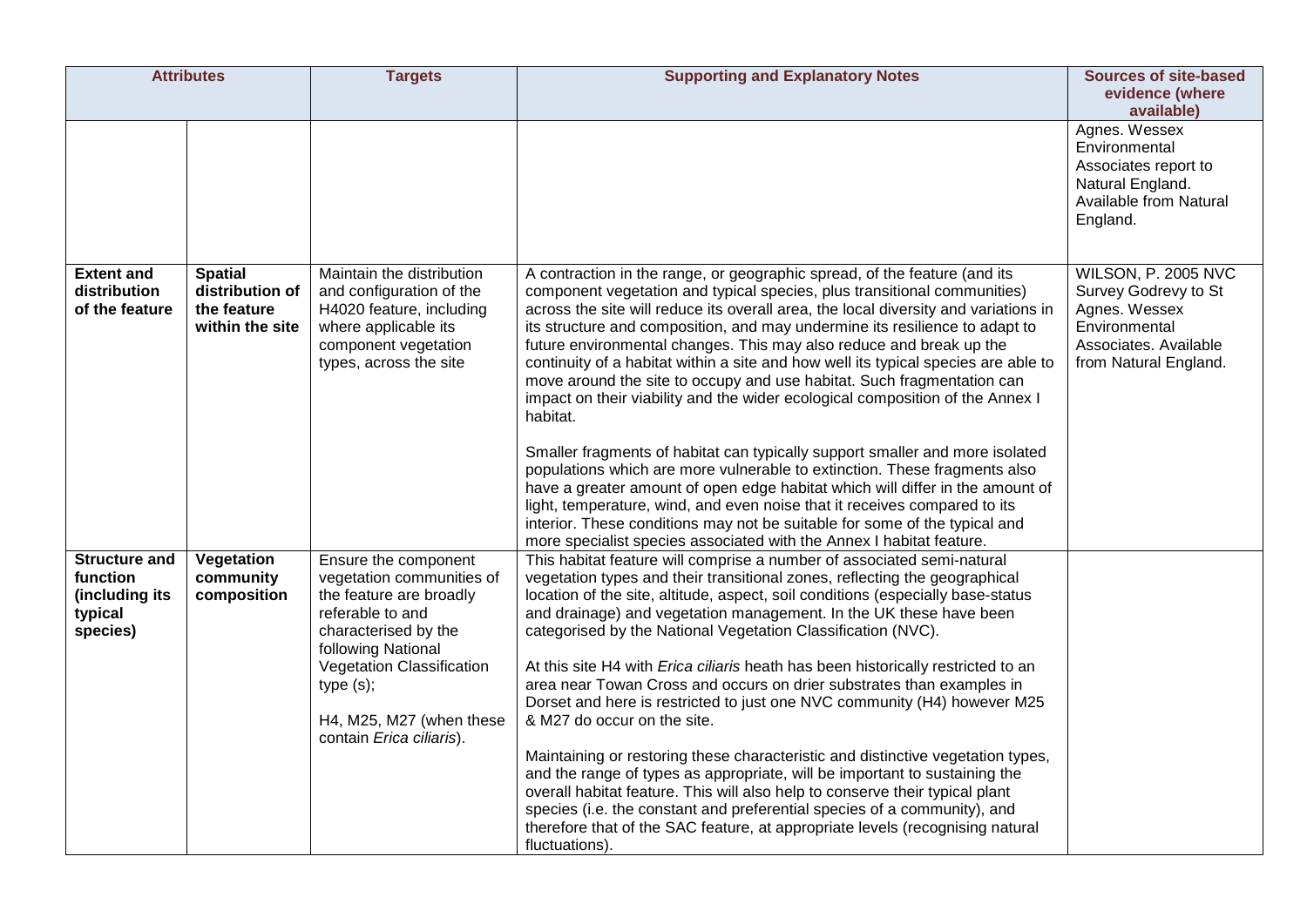| <b>Attributes</b>                                                                |                                 | <b>Targets</b>                                                                                                                                                                                           | <b>Supporting and Explanatory Notes</b>                                                                                                                                                                                                                                                                                                                                                                                                                                                                                                                                                                                                                                                                                                                                                                                                                                                                                                                                                                                                                                                                                                                                                                                                                                                                                                                 | <b>Sources of site-based</b> |
|----------------------------------------------------------------------------------|---------------------------------|----------------------------------------------------------------------------------------------------------------------------------------------------------------------------------------------------------|---------------------------------------------------------------------------------------------------------------------------------------------------------------------------------------------------------------------------------------------------------------------------------------------------------------------------------------------------------------------------------------------------------------------------------------------------------------------------------------------------------------------------------------------------------------------------------------------------------------------------------------------------------------------------------------------------------------------------------------------------------------------------------------------------------------------------------------------------------------------------------------------------------------------------------------------------------------------------------------------------------------------------------------------------------------------------------------------------------------------------------------------------------------------------------------------------------------------------------------------------------------------------------------------------------------------------------------------------------|------------------------------|
|                                                                                  |                                 |                                                                                                                                                                                                          |                                                                                                                                                                                                                                                                                                                                                                                                                                                                                                                                                                                                                                                                                                                                                                                                                                                                                                                                                                                                                                                                                                                                                                                                                                                                                                                                                         | evidence (where              |
|                                                                                  |                                 |                                                                                                                                                                                                          |                                                                                                                                                                                                                                                                                                                                                                                                                                                                                                                                                                                                                                                                                                                                                                                                                                                                                                                                                                                                                                                                                                                                                                                                                                                                                                                                                         | available)                   |
| <b>Structure and</b><br><b>function</b><br>(including its<br>typical<br>species) | Cover of<br>dwarf shrubs        | Maintain a high overall<br>cover of dwarf shrub<br>species across the H4020<br>feature at between 25-<br>90%                                                                                             | Variations in the structure of the heathland vegetation (vegetation height,<br>amount of canopy closure, and patch structure) is needed to maintain high<br>niche diversity and hence high species richness of characteristic heathland<br>plants and animals.<br>Many species also utilise the transitions between vegetation types or use<br>different vegetation types during different stages of their life cycle. The<br>structural character of the heathland feature is strongly influenced by the<br>growing habits of its dominant species which in most cases will be ericoids<br>(i.e. plants that look like heathers, including members of the Ericaceae and<br>Empetraceae families). The ericaceous species heather or ling Calluna<br>vulgaris, bell heather Erica cinerea, cross-leaved heath Erica tetralix, Dorset<br>heath Erica ciliaris, Cornish heath Erica vagans, bilberry or blaeberry<br>Vaccinium myrtillus and cowberry Vaccinium vitis-idaea are the commonest<br>and most characteristic dwarf-shrubs. Hybrids of Dorset and cross-leaved<br>heath and of bilberry and cowberry can be locally abundant. Calluna is<br>usually the most abundant. Crowberry Empetrum nigrum, another common<br>species in some coastal and transitional heaths, is not strictly ericaceous but<br>is often treated as an ericoid species. |                              |
| <b>Structure and</b><br>function<br>(including its<br>typical<br>species)        | Cover of<br>gorse               | Maintain the cover of<br>common gorse Ulex<br>europaeus at below 10%<br>cover                                                                                                                            | Gorse as a component of heathland is a very valuable wildlife habitat, and<br>often a marker of relict heath and common. Both dense and spiny, it provides<br>good, protected cover for many wildlife species: birds, mammals and reptiles;<br>breeding habitat for rare or declining bird species, and excellent winter<br>roosting. The flowers, borne at a time of year when other sources of pollen or<br>nectar are in short supply, are particularly good for insects and other<br>invertebrate pollinators. However gorse may cause problems if unchecked by<br>dominating an area, eliminating other typical heathland species. Mature<br>stands en-masse may also be serious fire hazards.                                                                                                                                                                                                                                                                                                                                                                                                                                                                                                                                                                                                                                                     |                              |
| <b>Structure and</b><br>function<br>(including its<br>typical<br>species)        | Tree cover                      | Maintain the open<br>character of the H4020<br>feature, with a typically<br>scattered and low cover of<br>trees and scrub (tree<br>cover should not exceed<br>10%-15% cover excluding<br>Ulex europaeus) | Scrub (mainly trees or tree saplings above 1 m in height) and isolated trees<br>are usually very important in providing warmth, shelter, cover, food-plants,<br>perches, territorial markers and sources of prey for typical heathland<br>invertebrates and vertebrates. But overall cover of scrub and trees across this<br>habitat feature should be maintained or restored to a fairly sparse level, with<br>a structurally complex edge and with characteristic heathland vegetation as<br>ground cover. If scrub is locally important for any associated species with<br>their own specific conservation objectives, then a higher level of cover will be<br>acceptable. The area of scrub/tree cover should be stable or not increasing<br>as a whole                                                                                                                                                                                                                                                                                                                                                                                                                                                                                                                                                                                             |                              |
| <b>Structure and</b><br>function<br>(including its                               | <b>Heather</b> age<br>structure | Maintain a diverse age<br>structure amongst the<br>ericacerous shrubs                                                                                                                                    | Each phase of growth associated with the characteristic heathers which<br>dominate this feature also represents different microclimatic conditions and<br>microhabitats which may provide shelter or food to other organisms.                                                                                                                                                                                                                                                                                                                                                                                                                                                                                                                                                                                                                                                                                                                                                                                                                                                                                                                                                                                                                                                                                                                           |                              |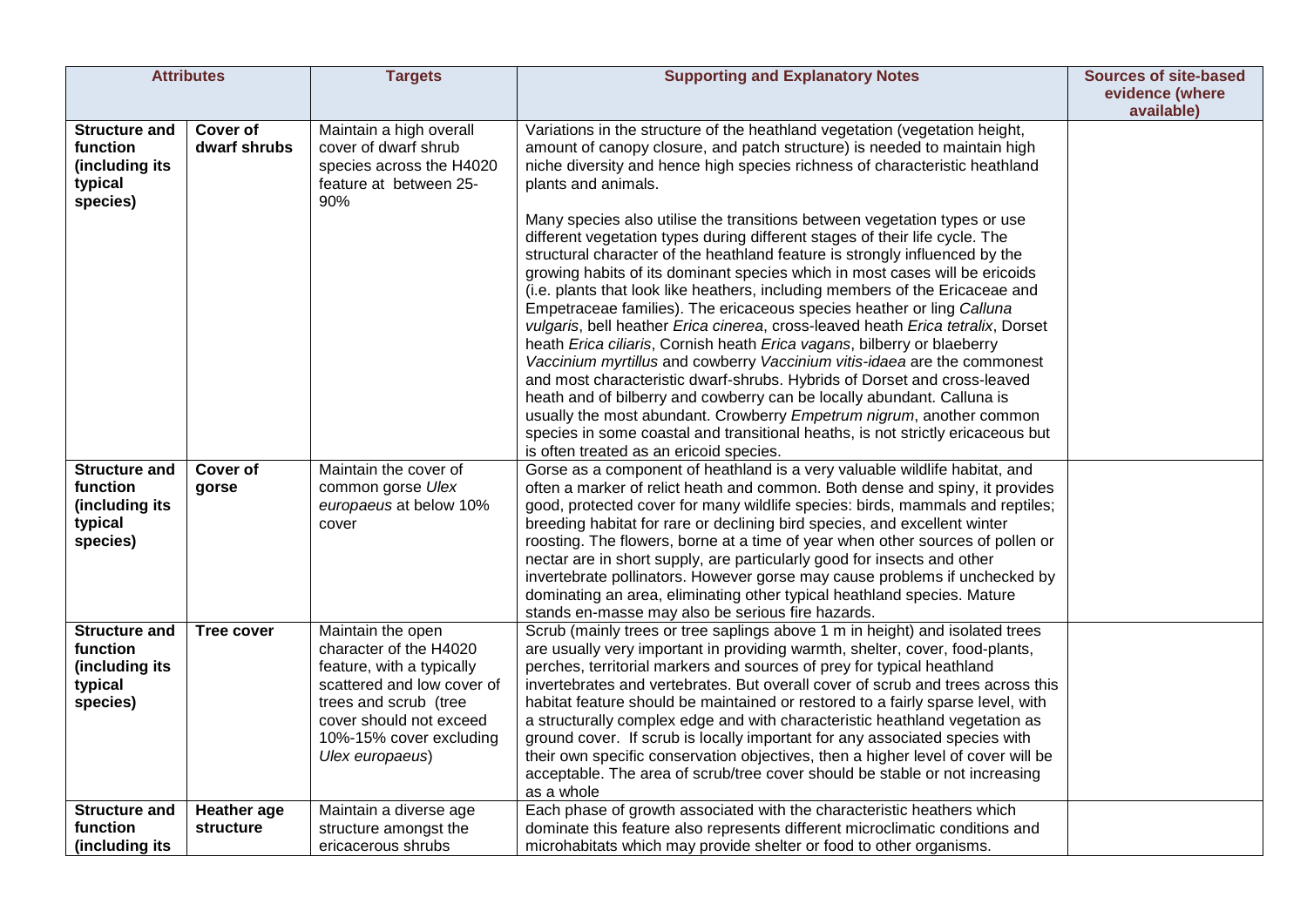| <b>Attributes</b>                                                         |                                                                              | <b>Targets</b>                                                                                                                                                                                                                                                                                                                                                                                                                                                                                                                          | <b>Supporting and Explanatory Notes</b>                                                                                                                                                                                                                                                                                                                                                                                                                                                                                                                                                                                                                                                                            | <b>Sources of site-based</b>  |
|---------------------------------------------------------------------------|------------------------------------------------------------------------------|-----------------------------------------------------------------------------------------------------------------------------------------------------------------------------------------------------------------------------------------------------------------------------------------------------------------------------------------------------------------------------------------------------------------------------------------------------------------------------------------------------------------------------------------|--------------------------------------------------------------------------------------------------------------------------------------------------------------------------------------------------------------------------------------------------------------------------------------------------------------------------------------------------------------------------------------------------------------------------------------------------------------------------------------------------------------------------------------------------------------------------------------------------------------------------------------------------------------------------------------------------------------------|-------------------------------|
|                                                                           |                                                                              |                                                                                                                                                                                                                                                                                                                                                                                                                                                                                                                                         |                                                                                                                                                                                                                                                                                                                                                                                                                                                                                                                                                                                                                                                                                                                    | evidence (where<br>available) |
| typical<br>species)                                                       |                                                                              | typically found on the site                                                                                                                                                                                                                                                                                                                                                                                                                                                                                                             | Therefore, it is important to maintain a mosaic of heather in different phases<br>of growth. Typically this age structure will consist of between 10-40% cover of<br>(pseudo) pioneer heathers; 20-80% cover of building/mature heathers; <30%<br>cover of degenerate heathers and less than <10% cover of dead heathers.<br>However it is probably impractical to achieve the age structure defined here<br>in the relatively small area (7ha) which supports Erica ciliaris heath.                                                                                                                                                                                                                               |                               |
| <b>Structure and</b><br>function<br>(including its<br>typical<br>species) | <b>Undesirable</b><br>species                                                | Maintain the<br>frequency/cover of the<br>following undesirable<br>species to within<br>acceptable levels and<br>prevent changes in surface<br>condition, soils, nutrient<br>levels or hydrology which<br>may encourage their<br>spread.<br><b>Bracken Pteridium</b><br>aquilinum, Japanese<br>knotweed Fallopia<br>japonica, Himalayan<br>balsam Impatiens<br>glandulifera, Montbretia<br>Crocosmia x crocosmiiflora<br>common nettle Urtica<br>dioica, thistles Cirsium sp.,<br>ragwort Senecio jacobaea,<br>bramble Rubus fruticosus | Undesirable non-woody and woody vascular plants species may require<br>active management to avert an unwanted succession to a different and less<br>desirable state. Often they may be indicative of a negative trend relating to<br>another aspect of a site's structure and function. These species will vary<br>depending on the nature of the particular feature, and in some cases these<br>species may be natural/acceptable components or even dominants.                                                                                                                                                                                                                                                   |                               |
| <b>Structure and</b><br>function<br>(including its<br>typical<br>species) | <b>Key</b><br>structural,<br>influential<br>and/or<br>distinctive<br>species | Maintain the abundance of<br>the species listed below to<br>enable each of them to be<br>a viable component of the<br>H4020 habitat;<br><b>Bristle bent Agrostis</b><br>curtisii, Common heather<br>Calluna vulgaris, Dorset<br>heath Erica ciliaris, Bell<br>heather E. cinerea, Cross-<br>leaved heath E. tetralix,                                                                                                                                                                                                                   | Some plant or animal species (or related groups of such species) make a<br>particularly important contribution to the necessary structure, function and/or<br>quality of an Annex I habitat feature at a particular site. These species will<br>include;<br>• Structural species which form a key part of the Annex I habitat's structure or<br>help to define that habitat on a particular SAC (see also the attribute for<br>'vegetation community composition').<br>• Influential species which are likely to have a key role affecting the structure<br>and function of the habitat (such as bioturbators (mixers of soil/sediment),<br>grazers, surface borers, predators or other species with a significant |                               |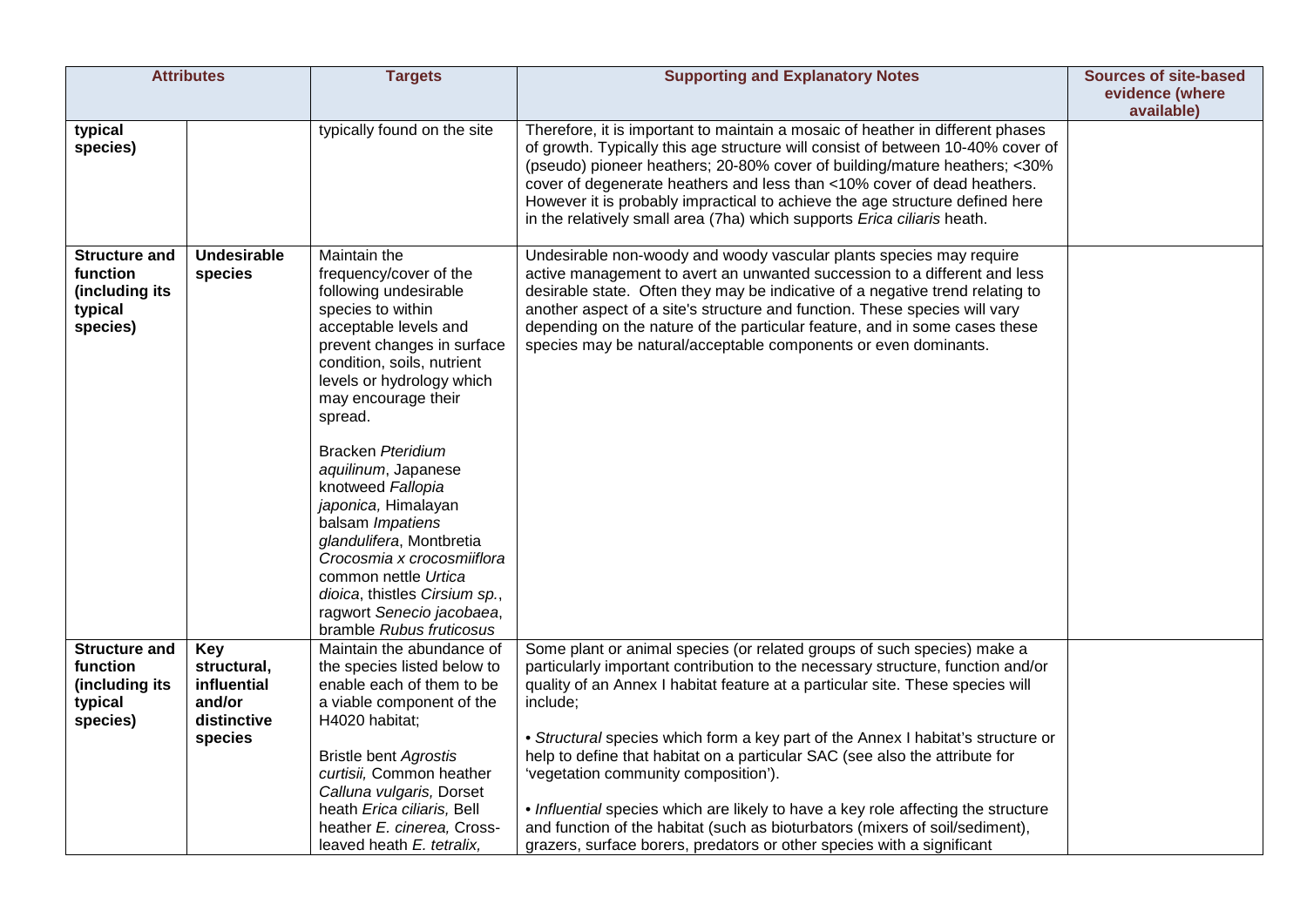| <b>Attributes</b>                                                         |                                                              | <b>Targets</b>                                                                                                                                                                                 | <b>Supporting and Explanatory Notes</b>                                                                                                                                                                                                                                                                                                                                                                                                                                                                                                                                                                                                                                                                                                                                                                                                                                                                                                                                                                           | <b>Sources of site-based</b><br>evidence (where                                                                                                                                                                                                                                                                     |
|---------------------------------------------------------------------------|--------------------------------------------------------------|------------------------------------------------------------------------------------------------------------------------------------------------------------------------------------------------|-------------------------------------------------------------------------------------------------------------------------------------------------------------------------------------------------------------------------------------------------------------------------------------------------------------------------------------------------------------------------------------------------------------------------------------------------------------------------------------------------------------------------------------------------------------------------------------------------------------------------------------------------------------------------------------------------------------------------------------------------------------------------------------------------------------------------------------------------------------------------------------------------------------------------------------------------------------------------------------------------------------------|---------------------------------------------------------------------------------------------------------------------------------------------------------------------------------------------------------------------------------------------------------------------------------------------------------------------|
|                                                                           |                                                              |                                                                                                                                                                                                |                                                                                                                                                                                                                                                                                                                                                                                                                                                                                                                                                                                                                                                                                                                                                                                                                                                                                                                                                                                                                   | available)                                                                                                                                                                                                                                                                                                          |
|                                                                           |                                                              | Purple moor-grass Molinia<br>caerulea, Tormentil<br>(Potentilla erecta), Western<br>gorse (Ulex gallii, Spotted<br>cat's-ear Hypochaeris<br>maculata.                                          | functional role linked to the habitat)<br>• Site-distinctive species which are considered to be a particularly special and<br>distinguishing component of an Annex I habitat on a particular SAC.<br>There may be natural fluctuations in the frequency and cover of each of these<br>species. The relative contribution made by them to the overall ecological<br>integrity of a site may vary, and Natural England will provide bespoke advice<br>on this as necessary.<br>The list of species given here for this Annex I habitat feature at this SAC is                                                                                                                                                                                                                                                                                                                                                                                                                                                       |                                                                                                                                                                                                                                                                                                                     |
|                                                                           |                                                              |                                                                                                                                                                                                | not necessarily exhaustive. The list may evolve, and species may be added<br>or deleted, as new information about this site becomes available.                                                                                                                                                                                                                                                                                                                                                                                                                                                                                                                                                                                                                                                                                                                                                                                                                                                                    |                                                                                                                                                                                                                                                                                                                     |
| <b>Structure and</b><br>function<br>(including its<br>typical<br>species) | <b>Functional</b><br>connectivity<br>with wider<br>landscape | Maintain the overall extent,<br>quality and function of any<br>supporting features within<br>the local landscape which<br>provide a critical functional<br>connection with theH4020<br>feature | This recognises the potential need at this site to maintain or restore the<br>connectivity of the site to its wider landscape in order to meet the<br>conservation objectives. These connections may take the form of landscape<br>features, such as habitat patches, hedges, watercourses and verges, outside<br>of the designated site boundary which are either important for the migration,<br>dispersal and genetic exchange of those typical species closely associated<br>with qualifying Annex I habitat features of the site.                                                                                                                                                                                                                                                                                                                                                                                                                                                                            |                                                                                                                                                                                                                                                                                                                     |
|                                                                           |                                                              |                                                                                                                                                                                                | These features may also be important to the operation of the supporting<br>ecological processes on which the designated site and its features may rely.<br>In most cases increasing actual and functional landscape-scale connectivity<br>would be beneficial. Where there is a lack of detailed knowledge of the<br>connectivity requirements of the qualifying feature, Natural England will<br>advise as to whether these are applicable on a case by case basis.                                                                                                                                                                                                                                                                                                                                                                                                                                                                                                                                              |                                                                                                                                                                                                                                                                                                                     |
| <b>Structure and</b><br>function<br>(including its<br>typical<br>species) | <b>Adaptation</b><br>and resilience                          | Maintain the H4020<br>feature's ability, and that of<br>its supporting processes, to<br>adapt or evolve to wider<br>environmental change,<br>either within or external to<br>the site.         | This recognises the increasing likelihood of natural habitat features to absorb<br>or adapt to wider environmental changes. Resilience may be described as<br>the ability of an ecological system to cope with, and adapt to environmental<br>stress and change whilst retaining the same basic structure and ways of<br>functioning. Such environmental changes may include changes in sea levels,<br>precipitation and temperature for example, which are likely to affect the<br>extent, distribution, composition and functioning of a feature within a site. The<br>vulnerability and response of features to such changes will vary.<br>Using best available information, any necessary or likely adaptation or<br>adjustment by the feature and its management in response to actual or<br>expected climatic change should be allowed for, as far as practicable, in<br>order to ensure the feature's long-term viability.<br>The overall vulnerability of this SAC to climate change has been assessed by | NATURAL ENGLAND,<br>2015. Climate Change<br>Theme Plan and<br>supporting National<br><b>Biodiversity Climate</b><br><b>Change Vulnerability</b><br>assessments<br>('NBCCVAs') for SACs<br>and SPAs in England<br>[Available at<br>http://publications.natural<br>england.org.uk/publicatio<br>n/4954594591375360 ]. |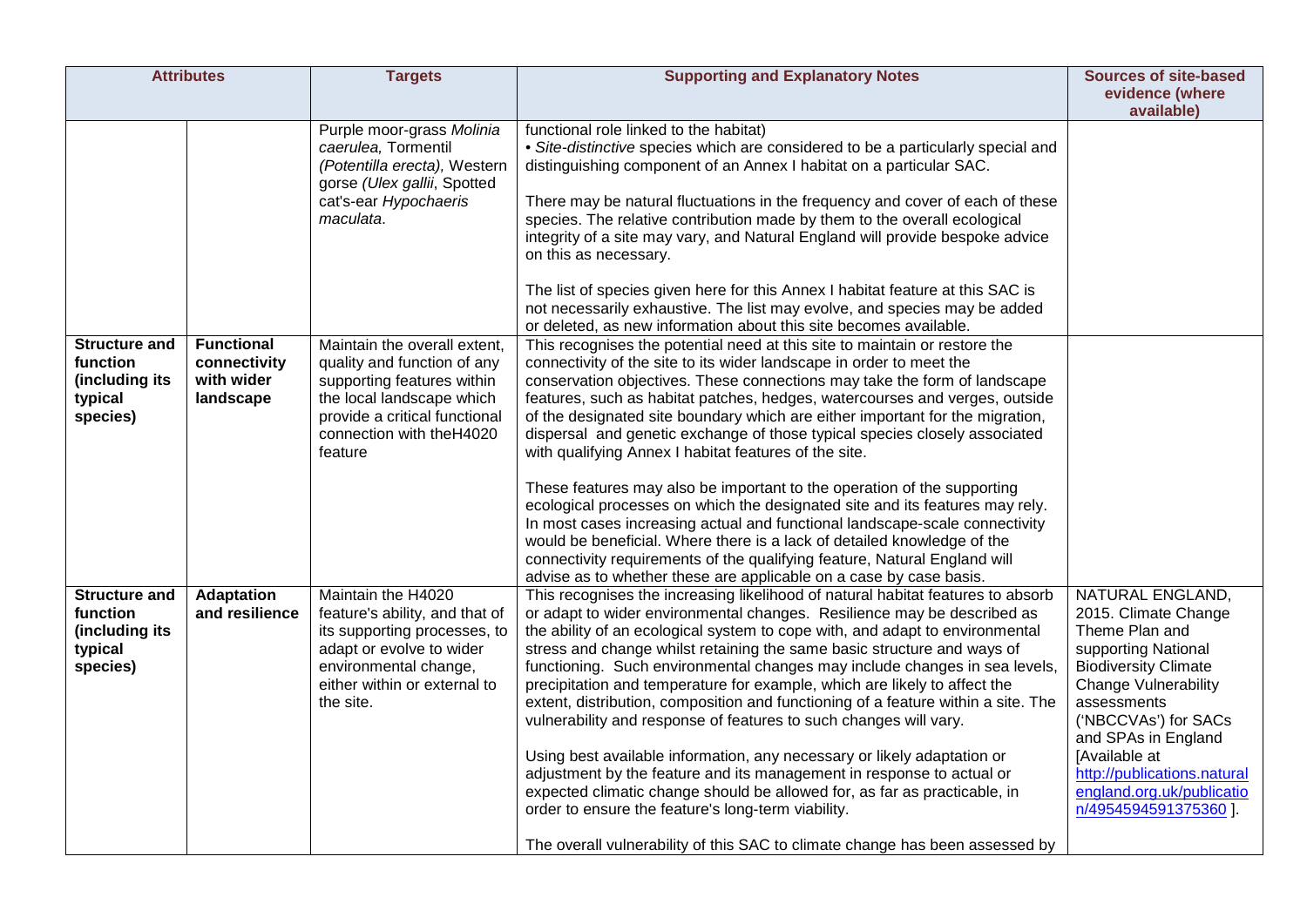|                                                                           | <b>Attributes</b>                              | <b>Targets</b>                                                                                                                                                                                                                                                                                                            | <b>Supporting and Explanatory Notes</b>                                                                                                                                                                                                                                                                                                                                                                                                                                                                                                                                                                                                                                                                                                                                                                                                                                                                                                              | Sources of site-based<br>evidence (where<br>available)                                                                                                                                      |
|---------------------------------------------------------------------------|------------------------------------------------|---------------------------------------------------------------------------------------------------------------------------------------------------------------------------------------------------------------------------------------------------------------------------------------------------------------------------|------------------------------------------------------------------------------------------------------------------------------------------------------------------------------------------------------------------------------------------------------------------------------------------------------------------------------------------------------------------------------------------------------------------------------------------------------------------------------------------------------------------------------------------------------------------------------------------------------------------------------------------------------------------------------------------------------------------------------------------------------------------------------------------------------------------------------------------------------------------------------------------------------------------------------------------------------|---------------------------------------------------------------------------------------------------------------------------------------------------------------------------------------------|
|                                                                           |                                                |                                                                                                                                                                                                                                                                                                                           | Natural England (2015) as being moderate, taking into account the sensitivity,<br>fragmentation, topography and management of its [habitats/supporting<br>habitats]. This means that this site is considered to be vulnerable overall but<br>moderately so. This means that some adaptation action for specific issues<br>may be required, such as reducing habitat fragmentation, creating more<br>habitat to buffer the site or expand the habitat into more varied landscapes<br>and addressing particular management and condition issues. Individual<br>species may be more or less vulnerable than their habitat itself. In many<br>cases, change will be inevitable so appropriate monitoring would be<br>advisable.                                                                                                                                                                                                                          |                                                                                                                                                                                             |
| <b>Structure and</b><br>function<br>(including its<br>typical<br>species) | Soils.<br>substrate and<br>nutrient<br>cycling | Maintain the properties of<br>the underlying soil types,<br>including structure, bulk<br>density, total carbon, pH,<br>soil nutrient status and<br>fungal: bacterial ratio, to<br>within typical values for the<br>H4020 habitat.<br>For this feature, typical pH<br>values are 3.5-5.5 and bulk<br>density 0.5-1.5 g/ml; | Soil is the foundation of basic ecosystem function and a vital part of the<br>natural environment. Its properties strongly influence the colonisation, growth<br>and distribution of those plant species which together form vegetation types,<br>and therefore provides a habitat used by a wide range of organisms. Soil<br>biodiversity has a vital role to recycle organic matter. Changes to natural soil<br>properties may therefore affect the ecological structure, function and<br>processes associated with this Annex I feature.                                                                                                                                                                                                                                                                                                                                                                                                          |                                                                                                                                                                                             |
| <b>Supporting</b><br>processes<br>(on which the<br>feature relies)        | <b>Conservation</b><br>measures                | Maintain the management<br>measures (either within<br>and/or outside the site<br>boundary as appropriate)<br>which are necessary to<br>Maintain the structure,<br>functions and supporting<br>processes .associated with<br>the H4020 feature                                                                             | Active and ongoing conservation management is needed to protect, maintain<br>or restore this feature at this site. Further details about the necessary<br>conservation measures for this site can be provided by contacting Natural<br>England. This information will typically be found within, where applicable,<br>supporting documents such as Natura 2000 Site Improvement Plan, Site<br>Management Strategies or Plans, the Views about Management Statement<br>for the underpinning SSSI and/or management agreements.<br>Management principles include;<br>Maintain low nutrient levels to maintain high numbers of species through<br>the management activities of grazing, control burning, mowing and<br>scrub/tree cutting. Management of succession is a critical aspect of<br>management for this habitat.<br>A range of invertebrates and plants require bare ground where it is not<br>too frequently disturbed by vehicles or feet. | NATURAL ENGLAND,<br>2014. Site Improvement<br>Plan: Godrevy Head to St<br>Agnes (SIP092).<br>Available at<br>http://publications.natural<br>england.org.uk/publicatio<br>n/4833138765201408 |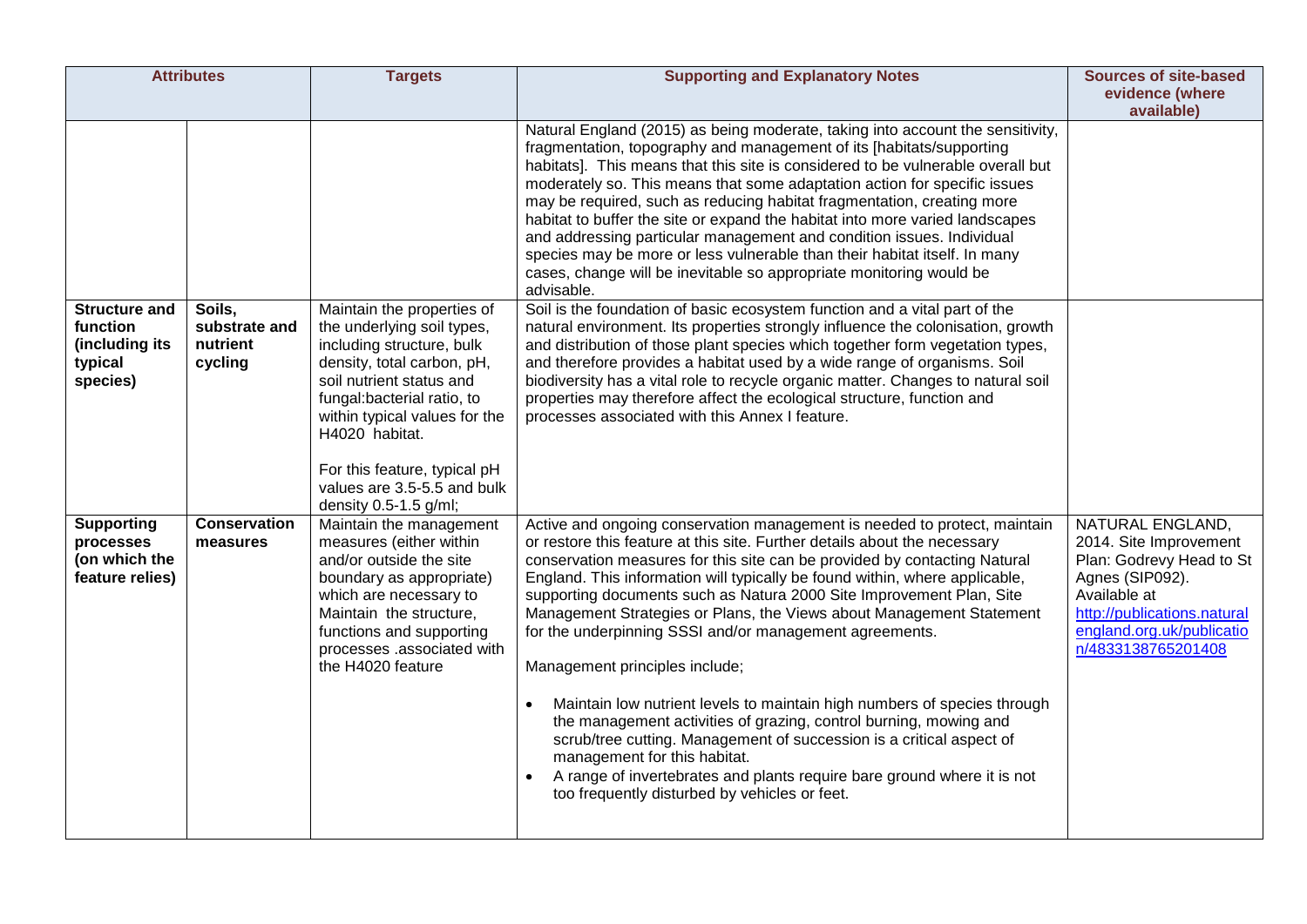|                                                                                                                            | <b>Attributes</b> | <b>Targets</b>                                                                                                                                                                                                                                    | <b>Supporting and Explanatory Notes</b>                                                                                                                                                                                                                                                                                                                                                                                                                                                                                                                                                                                                                                                                                                                                                                                                                                                                                                                                                                                                                                                                                                                                                                                                                                                                                                                                          | <b>Sources of site-based</b><br>evidence (where<br>available)                                                                                                                                                     |  |
|----------------------------------------------------------------------------------------------------------------------------|-------------------|---------------------------------------------------------------------------------------------------------------------------------------------------------------------------------------------------------------------------------------------------|----------------------------------------------------------------------------------------------------------------------------------------------------------------------------------------------------------------------------------------------------------------------------------------------------------------------------------------------------------------------------------------------------------------------------------------------------------------------------------------------------------------------------------------------------------------------------------------------------------------------------------------------------------------------------------------------------------------------------------------------------------------------------------------------------------------------------------------------------------------------------------------------------------------------------------------------------------------------------------------------------------------------------------------------------------------------------------------------------------------------------------------------------------------------------------------------------------------------------------------------------------------------------------------------------------------------------------------------------------------------------------|-------------------------------------------------------------------------------------------------------------------------------------------------------------------------------------------------------------------|--|
| <b>Supporting</b><br>processes<br>(on which the<br>feature relies)                                                         | Air quality       | Maintain the<br>concentrations and<br>deposition of air pollutants<br>at below the site-relevant<br><b>Critical Load or Level</b><br>values given for this<br>feature of the site on the<br>Air Pollution Information<br>System (www.apis.ac.uk). | This habitat type is considered sensitive to changes in air quality.<br>Exceedance of these critical values for air pollutants may modify the chemical<br>status of its substrate, accelerating or damaging plant growth, altering its<br>vegetation structure and composition and causing the loss of sensitive typical<br>species associated with it.<br>Critical Loads and Levels are recognised thresholds below which such<br>harmful effects on sensitive UK habitats will not occur to a significant level,<br>according to current levels of scientific understanding. There are critical<br>levels for ammonia (NH3), oxides of nitrogen (NOx) and sulphur dioxide<br>(SO2), and critical loads for nutrient nitrogen deposition and acid deposition.<br>There are currently no critical loads or levels for other pollutants such as<br>Halogens, Heavy Metals, POPs, VOCs or Dusts. These should be considered<br>as appropriate on a case-by-case basis. Ground level ozone is regionally<br>important as a toxic air pollutant but flux-based critical levels for the<br>protection of semi-natural habitats are still under development.<br>It is recognised that achieving this target may be subject to the development,<br>availability and effectiveness of abatement technology and measures to<br>tackle diffuse air pollution, within realistic timescales. | More information about<br>site-relevant Critical<br>Loads and Levels for this<br>SAC is available by using<br>the 'search by site' tool<br>on the Air Pollution<br><b>Information System</b><br>(www.apis.ac.uk). |  |
| <b>Version Control</b><br>Advice last updated: n/a<br>Variations from national feature-framework of integrity-guidance:n/a |                   |                                                                                                                                                                                                                                                   |                                                                                                                                                                                                                                                                                                                                                                                                                                                                                                                                                                                                                                                                                                                                                                                                                                                                                                                                                                                                                                                                                                                                                                                                                                                                                                                                                                                  |                                                                                                                                                                                                                   |  |
|                                                                                                                            |                   |                                                                                                                                                                                                                                                   | Water quality and Hydrology attributes are not relevant to this feature on this site so have been removed. Humid heath at this location is supported by the<br>atmospheric/temperate climatic conditions that prevail along the north Atlantic coast rather than ground surface /ground water hydrology.                                                                                                                                                                                                                                                                                                                                                                                                                                                                                                                                                                                                                                                                                                                                                                                                                                                                                                                                                                                                                                                                         |                                                                                                                                                                                                                   |  |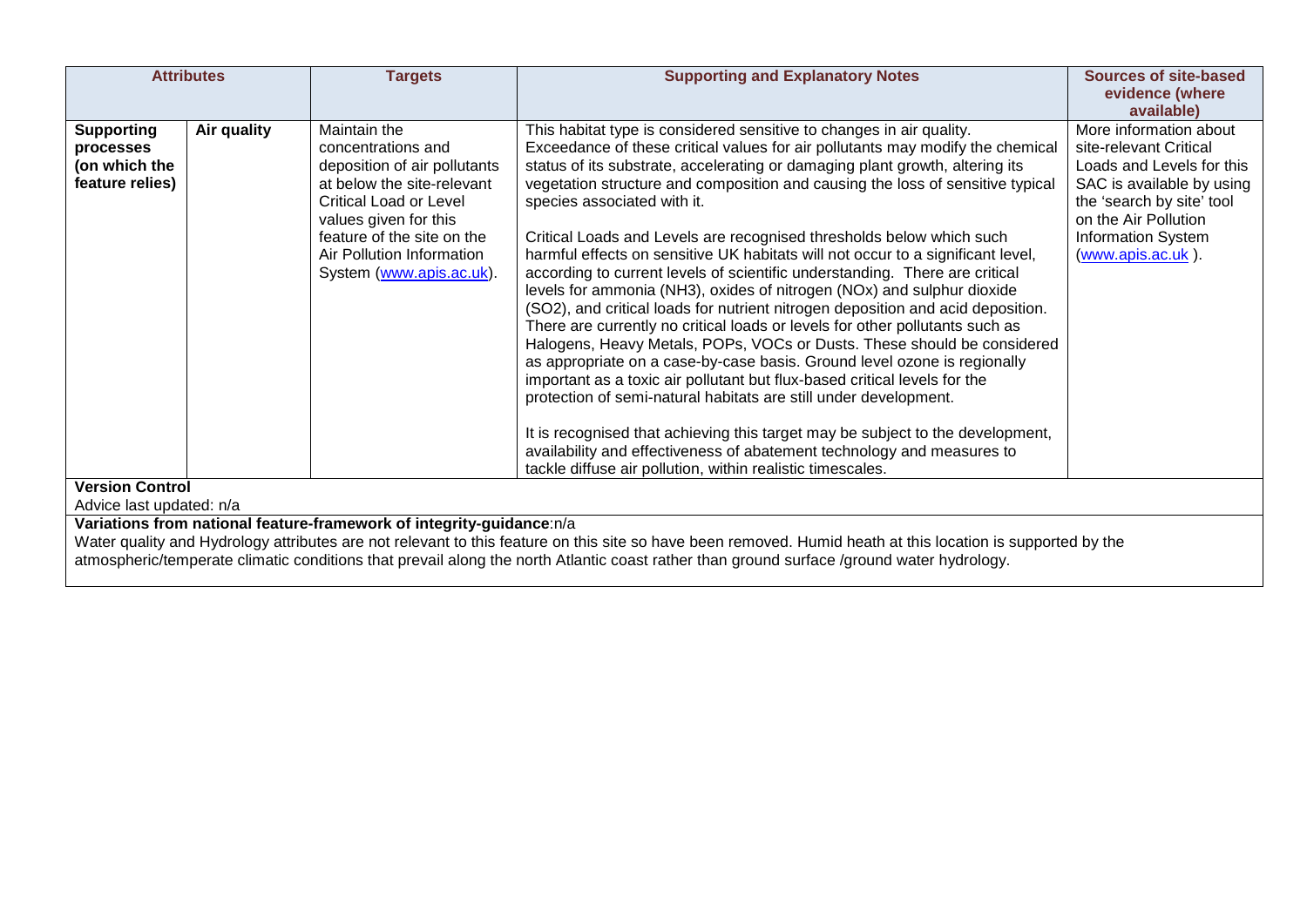# **Table 2: Supplementary Advice for Qualifying Features: H4030. European dry heaths**

|                                                     | <b>Attributes</b>                                                   | <b>Targets</b>                                                                                                                                                                                                                                                                                                                                  | <b>Supporting and Explanatory Notes</b>                                                                                                                                                                                                                                                                                                                                                                                                                                                                                                                                               | <b>Sources of site-based</b><br>evidence (where<br>available)                                                                                                                                                                                                                                                                                                                                                                                                                              |
|-----------------------------------------------------|---------------------------------------------------------------------|-------------------------------------------------------------------------------------------------------------------------------------------------------------------------------------------------------------------------------------------------------------------------------------------------------------------------------------------------|---------------------------------------------------------------------------------------------------------------------------------------------------------------------------------------------------------------------------------------------------------------------------------------------------------------------------------------------------------------------------------------------------------------------------------------------------------------------------------------------------------------------------------------------------------------------------------------|--------------------------------------------------------------------------------------------------------------------------------------------------------------------------------------------------------------------------------------------------------------------------------------------------------------------------------------------------------------------------------------------------------------------------------------------------------------------------------------------|
| <b>Extent and</b><br>distribution<br>of the feature | <b>Extent of the</b><br>feature within<br>the site                  | Maintain the total extent of the<br>H4030 feature at 94.65 ha,<br>including the following;<br>H4 Ulex gallii-Agrostis curtisii<br>heath (sub communities H4a/b/c)<br>45.21 ha<br>H7 Calluna vulgaris-Scilla verna<br>heath (Sub-communities H7a/b)<br>10.47 ha<br>H8 Calluna vulgaris-Ulex gallii<br>heath (Sub-communities (H8a/d)<br>38.97 ha | See the supporting and explanatory notes for this attribute in Table 1.<br>There is an overlap with the area given for H4020. Temperate Atlantic<br>wet heaths with Erica ciliaris and Erica tetralix.<br>Given the ecological overlap and associated lack of a distinct boundary<br>between H4, H7 and H8, H4 Ulex gallii-Agrostis curtisii heath (sub<br>communities H4a/b/c) amounting to 45.21 ha is included here.                                                                                                                                                               | <b>WILSON, P. 2005. NVC</b><br>Survey Godrevy to St<br>Agnes. Wessex<br>Environmental<br>Associates report to<br>Natural England.<br>Available from Natural<br>England.<br>BEARD, M. 2017.<br>Godrevy to St Agnes Site<br>of Special Scientific<br>Interest (SSSI): unit 6<br>(Porthtowan to St Agnes)<br>Unit-based assessment,<br>2017 Natural England<br>Field Unit Report project:<br>NEFU2017-223 Project<br>report. Report is available<br>from Natural England.<br>NATURAL ENGLAND. |
|                                                     |                                                                     |                                                                                                                                                                                                                                                                                                                                                 |                                                                                                                                                                                                                                                                                                                                                                                                                                                                                                                                                                                       | 2010. Godrevy Head to<br>St Agnes: Definitions of<br>favourable condition for<br>designated features of<br>interest (draft). Available<br>from Natural England.                                                                                                                                                                                                                                                                                                                            |
| <b>Extent and</b><br>distribution<br>of the feature | <b>Spatial</b><br>distribution of<br>the feature<br>within the site | Maintain the distribution and<br>configuration of the H4030<br>feature, including where<br>applicable its component<br>vegetation types, across the site                                                                                                                                                                                        | A contraction in the range, or geographic spread, of the feature (and its<br>component vegetation and typical species, plus transitional<br>communities) across the site will reduce its overall area, the local<br>diversity and variations in its structure and composition, and may<br>undermine its resilience to adapt to future environmental changes. This<br>may also reduce and break up the continuity of a habitat within a site<br>and how well its typical species are able to move around the site to<br>occupy and use habitat. Such fragmentation can impact on their | <b>WILSON, P. 2005. NVC</b><br>Survey Godrevy to St<br>Agnes. Wessex<br>Environmental<br>Associates report to<br>Natural England.<br>Available from Natural<br>England.                                                                                                                                                                                                                                                                                                                    |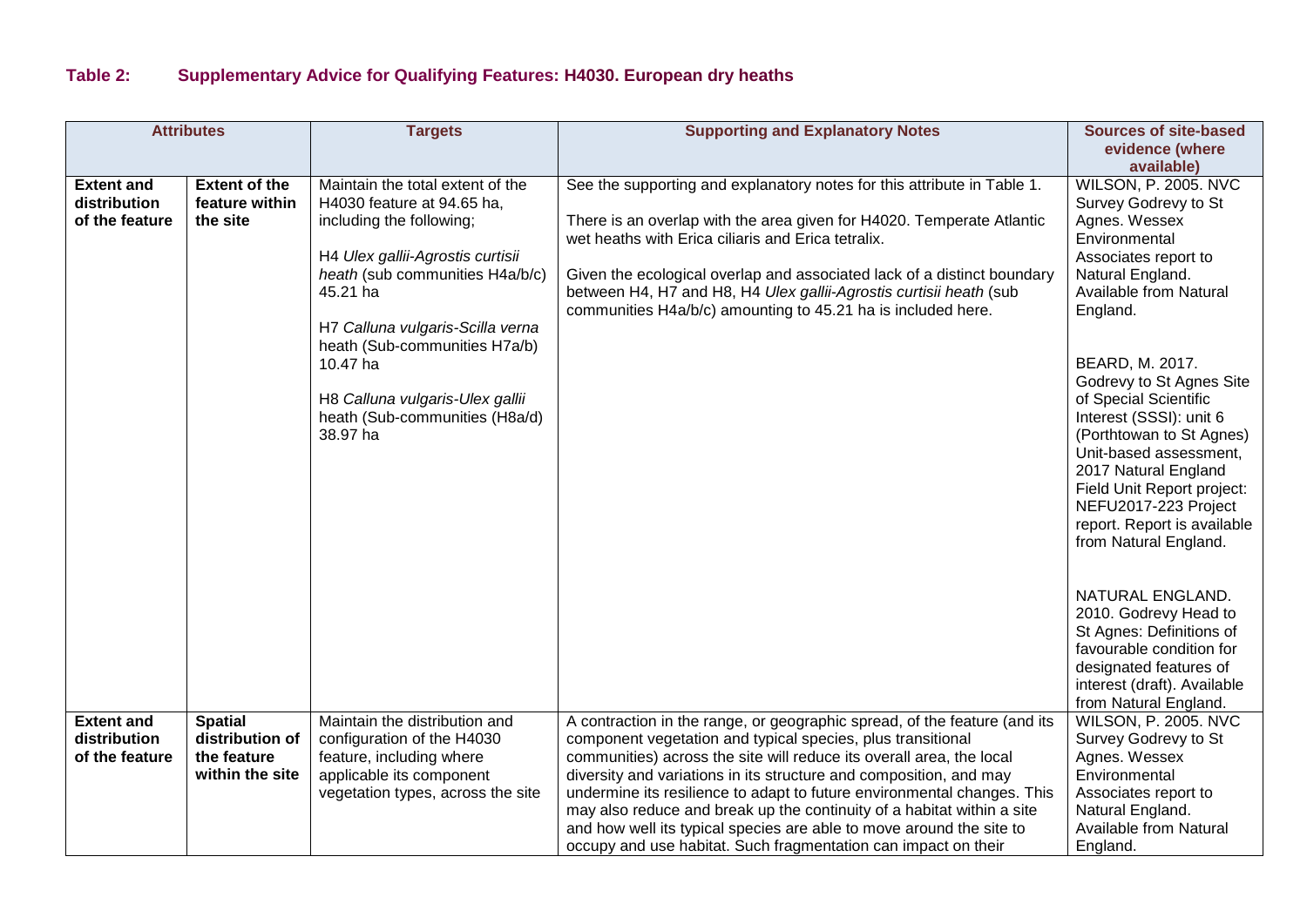| <b>Attributes</b>                                                         |                                        | <b>Targets</b>                                                                                                                                                                                                                                                                                                                                                                                          | <b>Supporting and Explanatory Notes</b>                                                                                                                                                                                                                                                                                                                                                                                                                                                                                                                                                                                                                                                                                                                                                                                                                                                                                                                                                                                                                                                                                                                                                                                                                                                                                                                                        | <b>Sources of site-based</b>                                                                                                                                            |
|---------------------------------------------------------------------------|----------------------------------------|---------------------------------------------------------------------------------------------------------------------------------------------------------------------------------------------------------------------------------------------------------------------------------------------------------------------------------------------------------------------------------------------------------|--------------------------------------------------------------------------------------------------------------------------------------------------------------------------------------------------------------------------------------------------------------------------------------------------------------------------------------------------------------------------------------------------------------------------------------------------------------------------------------------------------------------------------------------------------------------------------------------------------------------------------------------------------------------------------------------------------------------------------------------------------------------------------------------------------------------------------------------------------------------------------------------------------------------------------------------------------------------------------------------------------------------------------------------------------------------------------------------------------------------------------------------------------------------------------------------------------------------------------------------------------------------------------------------------------------------------------------------------------------------------------|-------------------------------------------------------------------------------------------------------------------------------------------------------------------------|
|                                                                           |                                        |                                                                                                                                                                                                                                                                                                                                                                                                         |                                                                                                                                                                                                                                                                                                                                                                                                                                                                                                                                                                                                                                                                                                                                                                                                                                                                                                                                                                                                                                                                                                                                                                                                                                                                                                                                                                                | evidence (where                                                                                                                                                         |
|                                                                           |                                        |                                                                                                                                                                                                                                                                                                                                                                                                         |                                                                                                                                                                                                                                                                                                                                                                                                                                                                                                                                                                                                                                                                                                                                                                                                                                                                                                                                                                                                                                                                                                                                                                                                                                                                                                                                                                                | available)                                                                                                                                                              |
| <b>Structure and</b><br>function<br>(including its<br>typical<br>species) | Vegetation<br>community<br>composition | Ensure the component<br>vegetation communities of the<br>H4030 feature are broadly<br>referable to and characterised by<br>the following National Vegetation<br>Classification type(s)<br>H4 Ulex gallii-Agrostis curtisii<br>heath (sub-communities H4a/b/c)<br>H7 Calluna vulgaris-Scilla verna<br>heath (Sub-communities H7a/b)<br>H8 Calluna vulgaris-Ulex gallii<br>heath (sub-communities H8a and | viability and the wider ecological composition of the Annex I habitat.<br>Smaller fragments of habitat can typically support smaller and more<br>isolated populations which are more vulnerable to extinction. These<br>fragments also have a greater amount of open edge habitat which will<br>differ in the amount of light, temperature, wind, and even noise that it<br>receives compared to its interior. These conditions may not be suitable<br>for some of the typical and more specialist species associated with the<br>Annex I habitat feature.<br>This habitat feature will comprise a number of associated semi-natural<br>vegetation types and their transitional zones, reflecting the<br>geographical location of the site, altitude, aspect, soil conditions<br>(especially base-status and drainage) and vegetation management. In<br>the UK these have been categorised by the National Vegetation<br>Classification (NVC).<br>Maintaining or restoring these characteristic and distinctive vegetation<br>types, and the range of types as appropriate, will be important to<br>sustaining the overall habitat feature. This will also help to conserve<br>their typical plant species (i.e. the constant and preferential species of a<br>community), and therefore that of the SAC feature, at appropriate levels<br>(recognising natural fluctuations). | <b>WILSON, P. 2005. NVC</b><br>Survey Godrevy to St<br>Agnes. Wessex<br>Environmental<br>Associates report to<br>Natural England.<br>Available from Natural<br>England. |
| <b>Structure and</b><br>function<br>(including its<br>typical<br>species) | Vegetation<br>community<br>transitions | H8d)<br>Maintain any areas of transition<br>between the H4030 feature and<br>communities which form other<br>heathland-associated habitats,<br>such as dry and humid heaths,<br>mires, acid grasslands, scrub<br>and maritime grassland<br>communities                                                                                                                                                  | Transitions/zonations between adjacent but different vegetation<br>communities are usually related to naturally-occurring changes in soil,<br>aspect or slope. Such 'ecotones' retain characteristics of each<br>bordering community and can add value in often containing species not<br>found in the adjacent communities. Retaining such transitions can<br>provide further diversity to the habitat feature, and support additional<br>flora and fauna. This is an important attribute as many characteristic<br>heathland species utilise the transitions between vegetation types or<br>use different vegetation types during different stages of their life cycle.                                                                                                                                                                                                                                                                                                                                                                                                                                                                                                                                                                                                                                                                                                      | <b>WILSON, P. 2005. NVC</b><br>Survey Godrevy to St<br>Agnes. Wessex<br>Environmental<br>Associates report to<br>Natural England.<br>Available from Natural<br>England. |
| <b>Structure and</b><br>function<br>(including its<br>typical<br>species) | <b>Cover of</b><br>dwarf shrubs        | Maintain a high overall cover of<br>dwarf shrub species which is<br>typically between 25-90%                                                                                                                                                                                                                                                                                                            | Variations in the structure of the heathland vegetation (vegetation<br>height, amount of canopy closure, and patch structure) is needed to<br>maintain high niche diversity and hence high species richness of<br>characteristic heathland plants and animals. Many species also utilise<br>the transitions between vegetation types or use different vegetation                                                                                                                                                                                                                                                                                                                                                                                                                                                                                                                                                                                                                                                                                                                                                                                                                                                                                                                                                                                                               |                                                                                                                                                                         |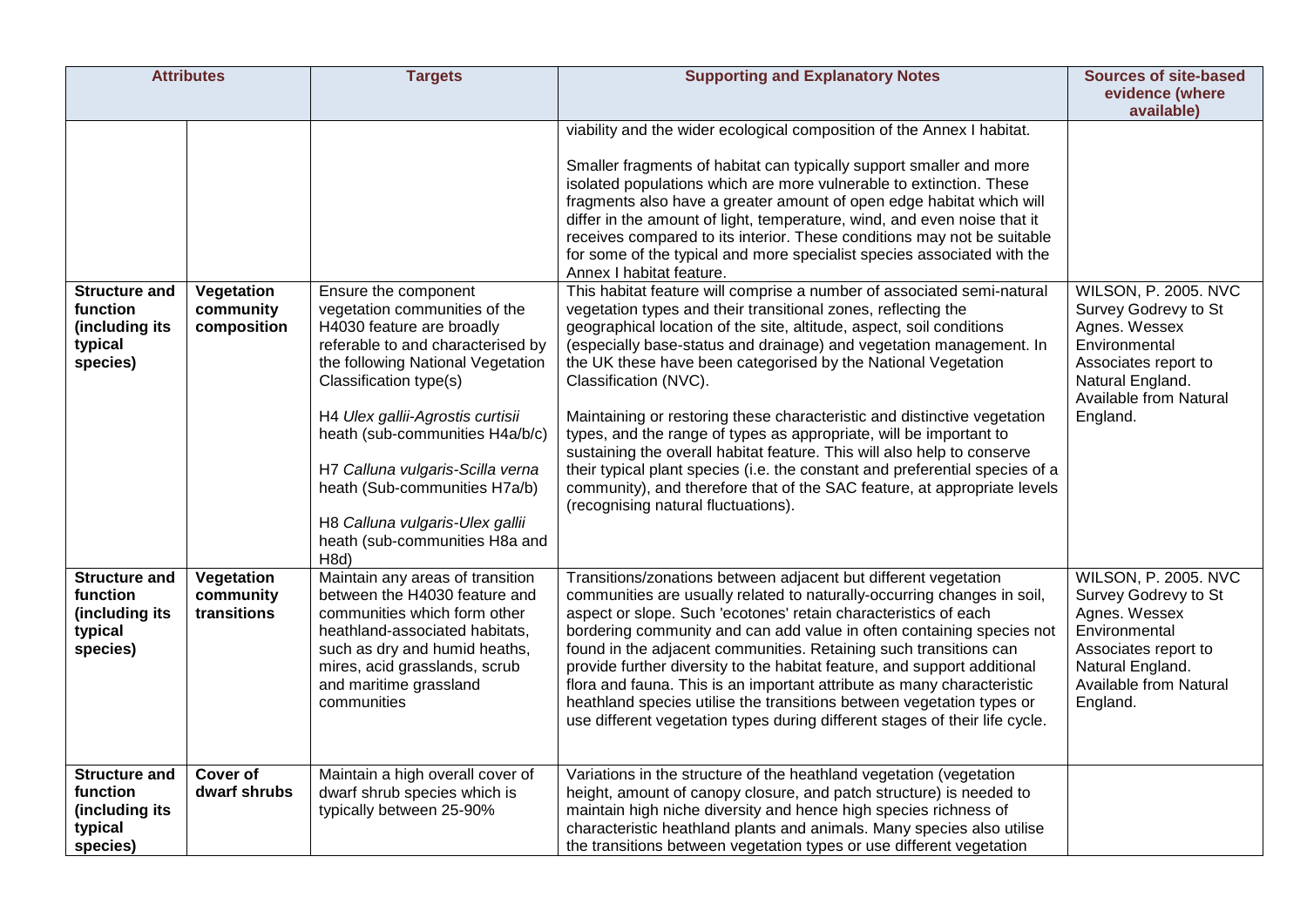| <b>Attributes</b>                                                                |                            | <b>Targets</b>                                                                                                                                                                        | <b>Supporting and Explanatory Notes</b>                                                                                                                                                                                                                                                                                                                                                                                                                                                                                                                                                                                                                                                                                                                        | <b>Sources of site-based</b><br>evidence (where<br>available) |
|----------------------------------------------------------------------------------|----------------------------|---------------------------------------------------------------------------------------------------------------------------------------------------------------------------------------|----------------------------------------------------------------------------------------------------------------------------------------------------------------------------------------------------------------------------------------------------------------------------------------------------------------------------------------------------------------------------------------------------------------------------------------------------------------------------------------------------------------------------------------------------------------------------------------------------------------------------------------------------------------------------------------------------------------------------------------------------------------|---------------------------------------------------------------|
|                                                                                  |                            |                                                                                                                                                                                       | types during different stages of their life cycle. The structural character<br>of the heathland feature is strongly influenced by the growing habits of<br>its dominant species which in most cases will be ericoids (i.e. plants<br>that look like heathers, including members of the Ericaceae and<br>Empetraceae families).<br>The ericaceous species heather or ling Calluna vulgaris, bell heather<br>Erica cinerea, cross-leaved heath Erica tetralix, Dorset heath Erica<br>ciliaris, are the commonest and most characteristic dwarf-shrubs.                                                                                                                                                                                                           |                                                               |
| <b>Structure and</b><br>function<br>(including its<br>typical<br>species)        | <b>Cover of</b><br>bracken | Maintain a low cover of dense<br>bracken typically at <5%                                                                                                                             | The spread of bracken Pteridium aquilinum is a problem on many<br>lowland heathlands. The unpalatable nature and density of bracken as<br>a tall-herb fern, and its decomposing litter, can smother and shade out<br>smaller and more characteristic heathland vegetation. Usually active<br>management of bracken is required to reduce or contain its cover<br>across this habitat feature. But this fern has also some nature<br>conservation value, for example on sites where fritillary butterflies occur<br>and utilise bracken litter habitat.                                                                                                                                                                                                         |                                                               |
| <b>Structure and</b><br><b>function</b><br>(including its<br>typical<br>species) | <b>Cover of</b><br>gorse   | Maintain cover of common gorse<br>Ulex europaeus at <25% and the<br>combined cover of U.europaeus<br>and U.gallii at <50%                                                             | Gorse as a component of heathland is a very valuable wildlife habitat,<br>and often a marker of relict heath and common. Both dense and spiny,<br>it provides good, protected cover for many wildlife species: birds,<br>mammals and reptiles; breeding habitat for rare or declining bird<br>species, and excellent winter roosting. The flowers, borne at a time of<br>year when other sources of pollen or nectar are in short supply, are<br>particularly good for insects and other invertebrate pollinators. However<br>gorse may cause problems if unchecked by dominating an area,<br>eliminating other typical heathland species. Mature stands en masse<br>may also be serious fire hazards.                                                         |                                                               |
| <b>Structure and</b><br>function<br>(including its<br>typical<br>species)        | <b>Tree cover</b>          | Maintain the open character of<br>the feature, with a typically<br>scattered and low cover of trees<br>and scrub must not exceed 10-<br>15% cover (excluding Ulex<br>europaeus) cover | Scrub (mainly trees or tree saplings above 1 m in height) and isolated<br>trees are usually very important in providing warmth, shelter, cover,<br>food-plants, perches, territorial markers and sources of prey for typical<br>heathland invertebrates and vertebrates. But overall cover of scrub and<br>trees across this habitat feature should be maintained or restored to a<br>fairly sparse level, with a structurally complex edge and with<br>characteristic heathland vegetation as ground cover. If scrub is locally<br>important for any associated species with their own specific<br>conservation objectives, then a higher level of cover will be acceptable.<br>The area of scrub/tree cover should be stable or not increasing as a<br>whole |                                                               |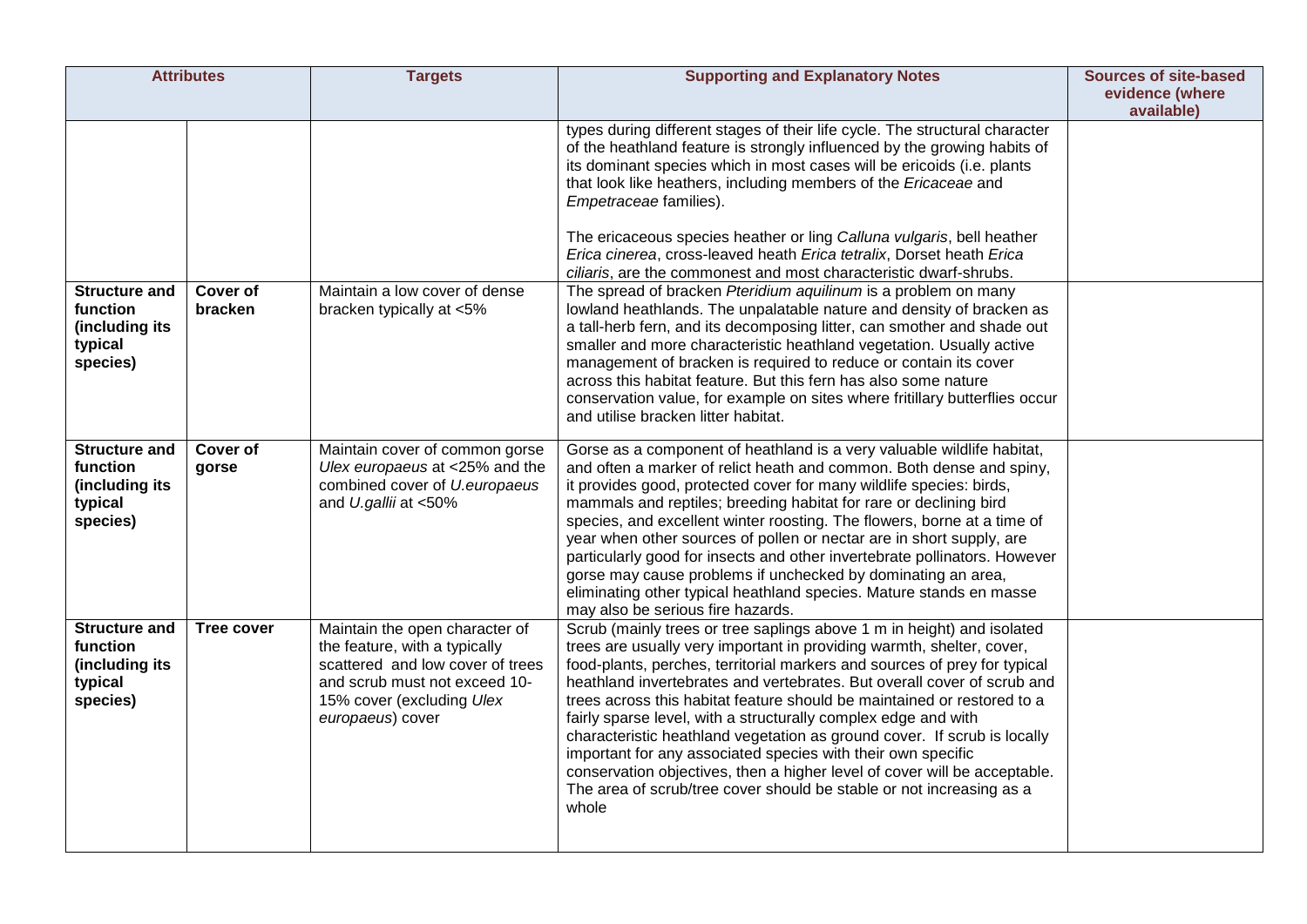|                                                                           | <b>Attributes</b>                                                     | <b>Targets</b>                                                                                                                                                                                                                                                                                                                                                                                                                                                                                                    | <b>Supporting and Explanatory Notes</b>                                                                                                                                                                                                                                                                                                                                                                                                                                                                                                                                                                                                                                                                                                                                                        | <b>Sources of site-based</b><br>evidence (where<br>available) |
|---------------------------------------------------------------------------|-----------------------------------------------------------------------|-------------------------------------------------------------------------------------------------------------------------------------------------------------------------------------------------------------------------------------------------------------------------------------------------------------------------------------------------------------------------------------------------------------------------------------------------------------------------------------------------------------------|------------------------------------------------------------------------------------------------------------------------------------------------------------------------------------------------------------------------------------------------------------------------------------------------------------------------------------------------------------------------------------------------------------------------------------------------------------------------------------------------------------------------------------------------------------------------------------------------------------------------------------------------------------------------------------------------------------------------------------------------------------------------------------------------|---------------------------------------------------------------|
| <b>Structure and</b><br>function<br>(including its<br>typical<br>species) | <b>Heather</b> age<br>structure                                       | Restore a diverse age structure<br>amongst the ericacerous shrubs<br>typically found across the H4030<br>feature                                                                                                                                                                                                                                                                                                                                                                                                  | Each phase of growth associated with the characteristic heathers which<br>dominate this feature also represents different microclimatic conditions<br>and microhabitats which may provide shelter or food to other<br>organisms.<br>Therefore, it is important to maintain a mosaic of heather in different<br>phases of growth. Typically this age structure will consist of between<br>10-40% cover of (pseudo) pioneer heathers; 20-80% cover of<br>building/mature heathers; <30% cover of degenerate heathers and less<br>than <10% cover of dead heathers.<br>This range of age structures may be achievable on the more sheltered<br>plateau part of the site, but for wind-pruned heath stands closest to the<br>coast is unnecessary and, in any case, on coastal slopes impractical. |                                                               |
| <b>Structure and</b><br>function<br>(including its<br>typical<br>species) | <b>Undesirable</b><br>species                                         | Maintain the frequency/cover of<br>the following undesirable species<br>to within acceptable levels and<br>prevent changes in surface<br>condition, soils, nutrient levels or<br>hydrology which may encourage<br>their spread.<br>Bracken Pteridium aquilinum,<br>Japanese knotweed Fallopia<br>japonica, Himalayan balsam<br>Impatiens glandulifera Montbretia<br>Crocosmia x crocosmiiflora,<br>common nettle Urtica dioica,<br>thistles Cirsium sp., ragwort<br>Senecio jacobaea, bramble<br>Rubus fruticosus | Undesirable non-woody and woody vascular plants species may<br>require active management to avert an unwanted succession to a<br>different and less desirable state. Often they may be indicative of a<br>negative trend relating to another aspect of a site's structure and<br>function. These species will vary depending on the nature of the<br>particular feature, and in some cases these species may be<br>natural/acceptable components or even dominants.                                                                                                                                                                                                                                                                                                                            |                                                               |
| <b>Structure and</b><br>function<br>(including its<br>typical<br>species) | Key<br>structural.<br>influential<br>and/or<br>distinctive<br>species | Maintain the abundance of the<br>species listed below to enable<br>each of them to be a viable<br>component of the H4030 habitat;<br>H4/H8<br>Agrostis curtisii, Calluna vulgaris,<br>Carex spp, E. cinerea, E. tetralix,<br>Molinia caerulea, Pedicularis<br>sylvatica, Polygala serpyllifolia,                                                                                                                                                                                                                  | See the supporting and explanatory notes for this attribute in Table 1.                                                                                                                                                                                                                                                                                                                                                                                                                                                                                                                                                                                                                                                                                                                        |                                                               |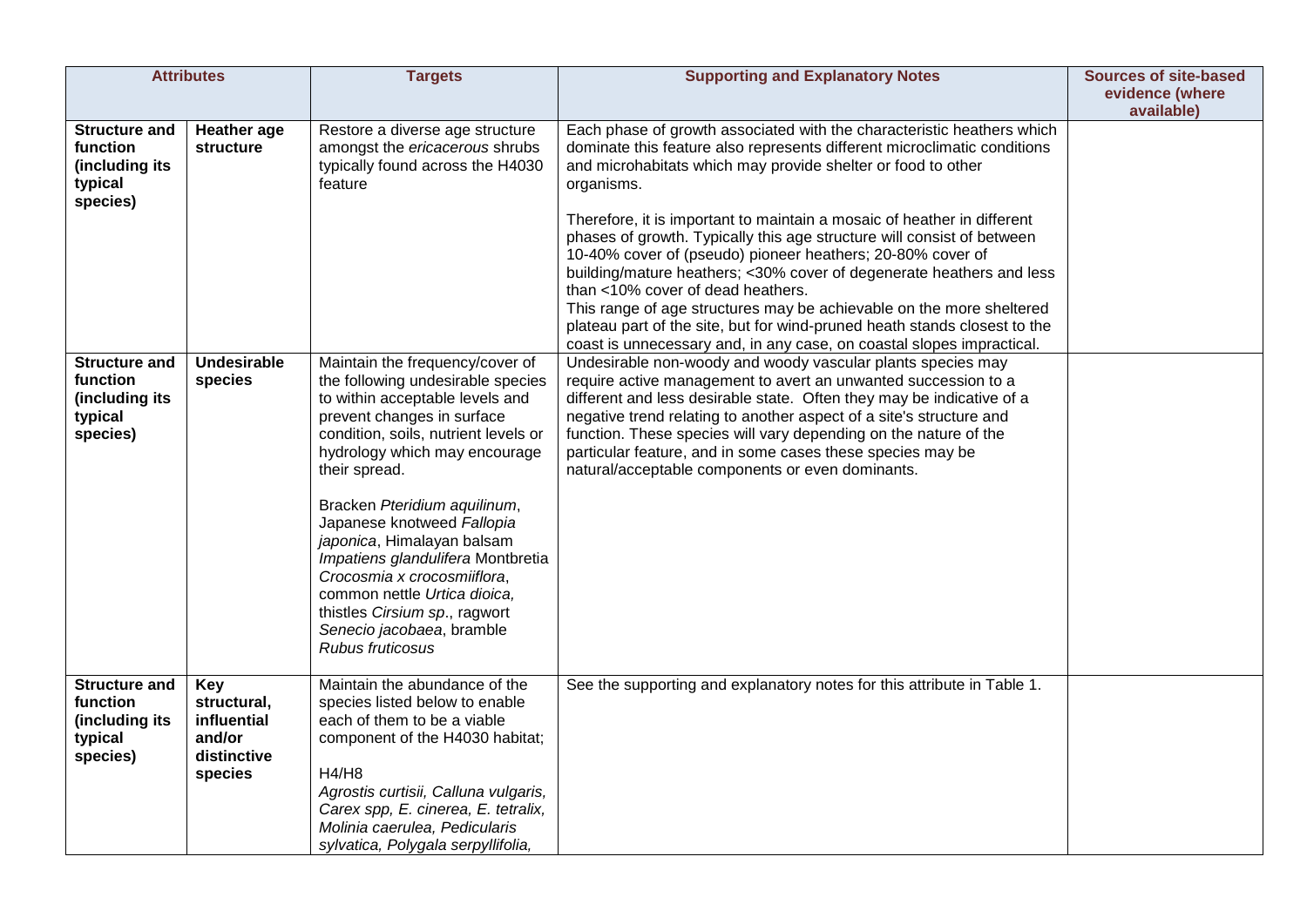| <b>Attributes</b>                                                         |                                                              | <b>Targets</b>                                                                                                                                                                                                                                                                                                                                                                                                                                                                                                                                            | <b>Supporting and Explanatory Notes</b>                                                                                                                                                                                                                                                                                                                                                                                                                                                                                                                                                                                                                                                                                                                                                                                                                                                                                                                                                                              | <b>Sources of site-based</b><br>evidence (where<br>available) |
|---------------------------------------------------------------------------|--------------------------------------------------------------|-----------------------------------------------------------------------------------------------------------------------------------------------------------------------------------------------------------------------------------------------------------------------------------------------------------------------------------------------------------------------------------------------------------------------------------------------------------------------------------------------------------------------------------------------------------|----------------------------------------------------------------------------------------------------------------------------------------------------------------------------------------------------------------------------------------------------------------------------------------------------------------------------------------------------------------------------------------------------------------------------------------------------------------------------------------------------------------------------------------------------------------------------------------------------------------------------------------------------------------------------------------------------------------------------------------------------------------------------------------------------------------------------------------------------------------------------------------------------------------------------------------------------------------------------------------------------------------------|---------------------------------------------------------------|
| <b>Structure and</b><br>function<br>(including its<br>typical<br>species) | <b>Functional</b><br>connectivity<br>with wider<br>landscape | Potentilla erecta, Ulex gallii, Viola<br>spp. Specifically for coastal<br>heath stands<br>H7<br>Armeria maritima, Calluna<br>vulgaris, Carex spp, E. cinerea,<br>Festuca rubra, Genista pilosa,<br>Hypochaeris radicata, Lotus<br>corniculatus, Plantago<br>lanceolata, P. maritima Potentilla<br>erecta, Scilla verna, Thymus<br>polytrichus, Viola spp.<br>Maintain the overall extent,<br>quality and function of any<br>supporting features within the<br>local landscape which provide a<br>critical functional connection with<br>the H4030 feature | This recognises the potential need at this site to maintain or restore the<br>connectivity of the site to its wider landscape in order to meet the<br>conservation objectives. These connections may take the form of<br>landscape features, such as habitat patches, hedges, watercourses<br>and verges, outside of the designated site boundary which are either<br>important for the migration, dispersal and genetic exchange of those<br>typical species closely associated with qualifying Annex I habitat<br>features of the site.<br>These features may also be important to the operation of the<br>supporting ecological processes on which the designated site and its<br>features may rely. In most cases increasing actual and functional<br>landscape-scale connectivity would be beneficial. Where there is a lack<br>of detailed knowledge of the connectivity requirements of the qualifying<br>feature, Natural England will advise as to whether these are applicable<br>on a case by case basis. |                                                               |
| <b>Structure and</b><br>function<br>(including its<br>typical<br>species) | <b>Adaptation</b><br>and resilience                          | Maintain the H4030 feature's<br>ability, and that of its supporting<br>processes, to adapt or evolve to<br>wider environmental change,<br>either within or external to the<br>site                                                                                                                                                                                                                                                                                                                                                                        | See the supporting and explanatory notes for this attribute in Table 1.                                                                                                                                                                                                                                                                                                                                                                                                                                                                                                                                                                                                                                                                                                                                                                                                                                                                                                                                              |                                                               |
| <b>Structure and</b><br>function<br>(including its<br>typical             | Soils,<br>substrate and<br>nutrient<br>cycling               | Maintain the properties of the<br>underlying soil types, including<br>structure, bulk density, total<br>carbon, pH, soil nutrient status                                                                                                                                                                                                                                                                                                                                                                                                                  | Soil is the foundation of basic ecosystem function and a vital part of the<br>natural environment. Its properties strongly influence the colonisation,<br>growth and distribution of those plant species which together form<br>vegetation types, and therefore provides a habitat used by a wide                                                                                                                                                                                                                                                                                                                                                                                                                                                                                                                                                                                                                                                                                                                    |                                                               |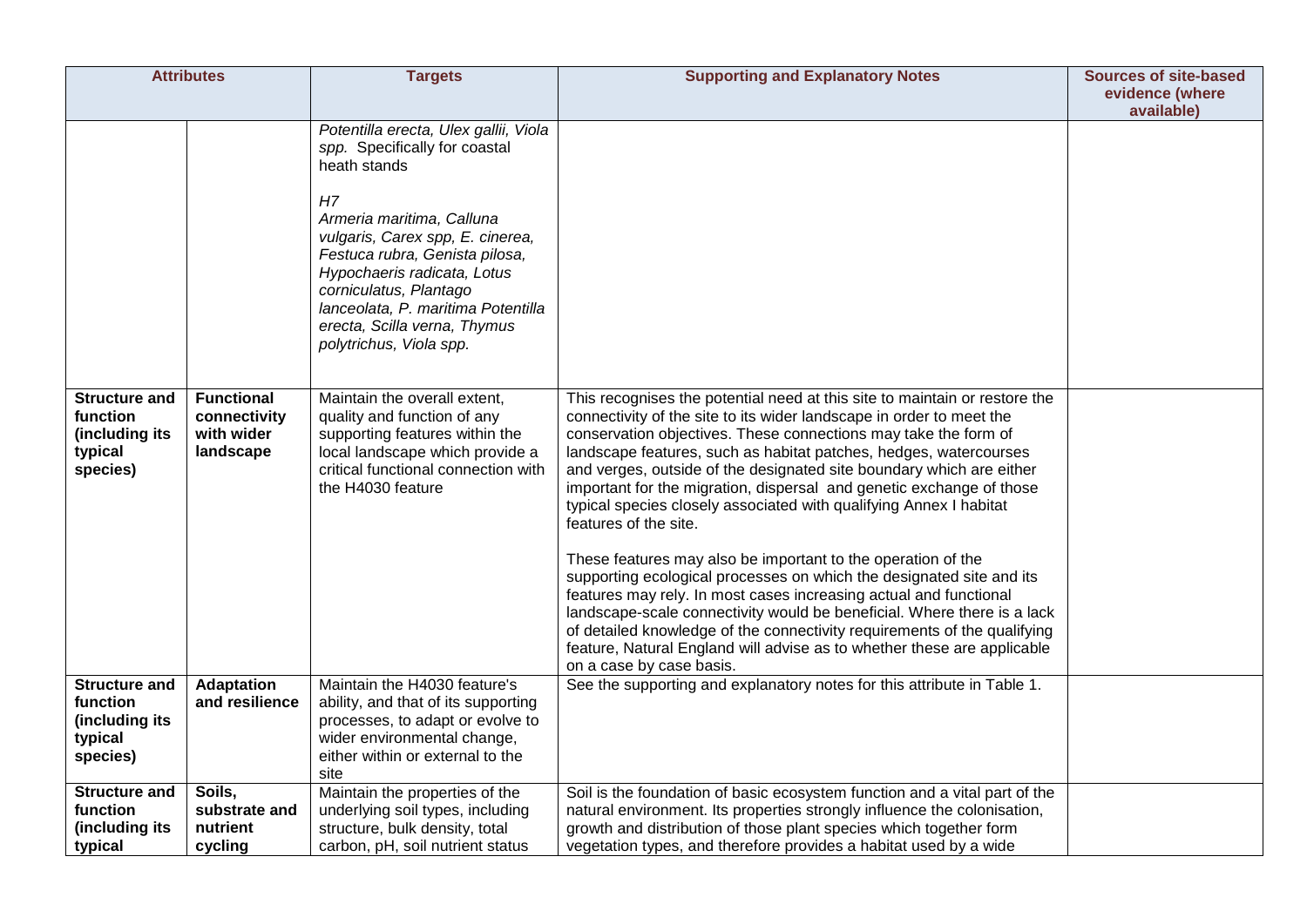| <b>Attributes</b>                                                                                   | <b>Targets</b>                                                     | <b>Supporting and Explanatory Notes</b>                                                                                                          | <b>Sources of site-based</b>                           |  |  |
|-----------------------------------------------------------------------------------------------------|--------------------------------------------------------------------|--------------------------------------------------------------------------------------------------------------------------------------------------|--------------------------------------------------------|--|--|
|                                                                                                     |                                                                    |                                                                                                                                                  | evidence (where                                        |  |  |
| species)                                                                                            |                                                                    |                                                                                                                                                  | available)                                             |  |  |
|                                                                                                     | and fungal:bacterial ratio, to<br>within typical values for the    | range of organisms. Soil biodiversity has a vital role to recycle organic<br>matter. Changes to natural soil properties may therefore affect the |                                                        |  |  |
|                                                                                                     | H4030 habitat.                                                     | ecological structure, function and processes associated with this Annex                                                                          |                                                        |  |  |
|                                                                                                     |                                                                    | I feature.                                                                                                                                       |                                                        |  |  |
| <b>Conservation</b><br><b>Supporting</b>                                                            | Maintain the management                                            | Active and ongoing conservation management is needed to protect,                                                                                 | NATURAL ENGLAND,                                       |  |  |
| processes<br>measures                                                                               | measures (either within and/or                                     | maintain or restore this feature at this site. Further details about the                                                                         | 2014. Site Improvement                                 |  |  |
| (on which the<br>feature relies)                                                                    | outside the site boundary as<br>appropriate) which are necessary   | necessary conservation measures for this site can be provided by<br>contacting Natural England. This information will typically be found         | Plan: Godrevy Head to St<br>Agnes (SIP092).            |  |  |
|                                                                                                     | to Maintain the structure.                                         | within, where applicable, supporting documents such as Natura 2000                                                                               | Available at                                           |  |  |
|                                                                                                     | functions and supporting                                           | Site Improvement Plan, Site Management Strategies or Plans, the                                                                                  | http://publications.natural                            |  |  |
|                                                                                                     | processes associated with the                                      | Views about Management Statement for the underpinning SSSI and/or                                                                                | england.org.uk/publicatio                              |  |  |
|                                                                                                     | H4030 feature                                                      | management agreements.                                                                                                                           | n/4833138765201408                                     |  |  |
|                                                                                                     |                                                                    | Management principles include                                                                                                                    |                                                        |  |  |
|                                                                                                     |                                                                    |                                                                                                                                                  |                                                        |  |  |
|                                                                                                     |                                                                    | Maintain low nutrient levels to maintain high numbers of species                                                                                 |                                                        |  |  |
|                                                                                                     |                                                                    | through the management activities of grazing, burning, mowing and                                                                                |                                                        |  |  |
|                                                                                                     |                                                                    | scrub/tree cutting. Management of succession is a critical aspect of                                                                             |                                                        |  |  |
|                                                                                                     |                                                                    | management for this habitat, by a combination of active processes<br>and grazing/cutting.                                                        |                                                        |  |  |
|                                                                                                     |                                                                    | A range of invertebrates and plants require bare ground/peat where                                                                               |                                                        |  |  |
|                                                                                                     |                                                                    | it is not too frequently disturbed by vehicles or feet.                                                                                          |                                                        |  |  |
| Air quality<br><b>Supporting</b>                                                                    | Maintain the concentrations and                                    | See the supporting and explanatory notes for this attribute in Table 1.                                                                          | More information about                                 |  |  |
| processes                                                                                           | deposition of air pollutants at                                    |                                                                                                                                                  | site-relevant Critical                                 |  |  |
| (on which the<br>feature relies)                                                                    | below the site-relevant Critical<br>Load or Level values given for |                                                                                                                                                  | Loads and Levels for this<br>SAC is available by using |  |  |
|                                                                                                     | this feature of the site on the Air                                |                                                                                                                                                  | the 'search by site' tool                              |  |  |
|                                                                                                     | Pollution Information System                                       |                                                                                                                                                  | on the Air Pollution                                   |  |  |
|                                                                                                     | (www.apis.ac.uk).                                                  |                                                                                                                                                  | Information System                                     |  |  |
|                                                                                                     |                                                                    |                                                                                                                                                  | (www.apis.ac.uk).                                      |  |  |
| <b>Version Control</b><br>Advice last updated: n/a                                                  |                                                                    |                                                                                                                                                  |                                                        |  |  |
| Variations from national feature-framework of integrity-guidance:n/a                                |                                                                    |                                                                                                                                                  |                                                        |  |  |
| Water quality and Hydrology attributes are not relevant to H4030. European dry heaths on this site. |                                                                    |                                                                                                                                                  |                                                        |  |  |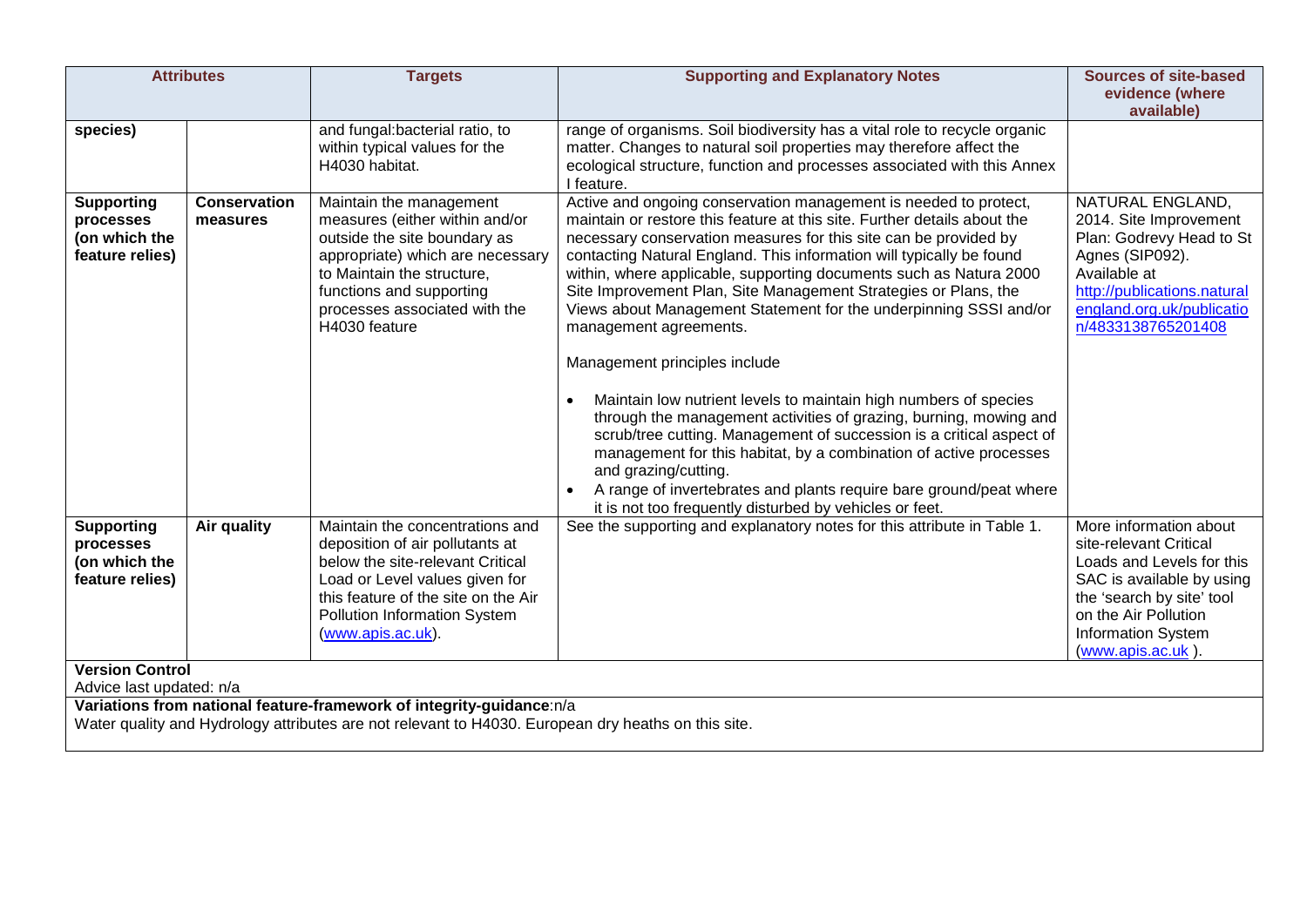# **Table 3: Supplementary Advice for Qualifying Features: S1654 Early gentian** *Gentianella anglica*

| <b>Attributes</b>                                                                                      |                                           | <b>Targets</b>                                                                                                                                                                                                                                                      | <b>Supporting and Explanatory Notes</b>                                                                                                                                                                                                                                                                                                                                                                                                                                                                                                                                                                                                                                                                                                                                                                                                                                                                                                                                                                                                                     | <b>Sources of site-based</b>                                                                                                                                                                                                                                                                                                                                                                                                                                                                                                                                                                                                                                                                             |
|--------------------------------------------------------------------------------------------------------|-------------------------------------------|---------------------------------------------------------------------------------------------------------------------------------------------------------------------------------------------------------------------------------------------------------------------|-------------------------------------------------------------------------------------------------------------------------------------------------------------------------------------------------------------------------------------------------------------------------------------------------------------------------------------------------------------------------------------------------------------------------------------------------------------------------------------------------------------------------------------------------------------------------------------------------------------------------------------------------------------------------------------------------------------------------------------------------------------------------------------------------------------------------------------------------------------------------------------------------------------------------------------------------------------------------------------------------------------------------------------------------------------|----------------------------------------------------------------------------------------------------------------------------------------------------------------------------------------------------------------------------------------------------------------------------------------------------------------------------------------------------------------------------------------------------------------------------------------------------------------------------------------------------------------------------------------------------------------------------------------------------------------------------------------------------------------------------------------------------------|
|                                                                                                        |                                           |                                                                                                                                                                                                                                                                     |                                                                                                                                                                                                                                                                                                                                                                                                                                                                                                                                                                                                                                                                                                                                                                                                                                                                                                                                                                                                                                                             | evidence (where<br>available)                                                                                                                                                                                                                                                                                                                                                                                                                                                                                                                                                                                                                                                                            |
| <b>Supporting</b><br>processes<br>(on which the<br>feature and/or<br>its supporting<br>habitat relies) | <b>Conservation</b><br>measures           | Restore the management<br>measures (either within and/or<br>outside the site boundary as<br>appropriate) which are necessary<br>to restore the structure, functions<br>and supporting processes<br>associated with Early gentian<br>and/or its supporting habitats. | Active and ongoing conservation management is needed to protect,<br>maintain or restore this feature at this site. Further details about the<br>necessary conservation measures for this site can be provided by<br>contacting Natural England. This information will typically be found<br>within, where applicable, supporting documents such as Natura 2000<br>Site Improvement Plan, site management strategies or plans, the Views<br>about Management Statement for the underpinning SSSI and/or<br>management agreements.                                                                                                                                                                                                                                                                                                                                                                                                                                                                                                                            |                                                                                                                                                                                                                                                                                                                                                                                                                                                                                                                                                                                                                                                                                                          |
| <b>Supporting</b><br>habitat:<br>extent and<br>distribution                                            | <b>Extent of</b><br>supporting<br>habitat | Restore the total extent of the<br>habitat(s) which support the Early<br>gentian feature                                                                                                                                                                            | In order to contribute towards the objective of achieving an overall<br>favourable conservation status of the feature at a UK level, it is<br>important to maintain or if appropriate restore the extent of supporting<br>habitats and their range within this SAC. The information available on<br>the extent and distribution of supporting habitat used by the feature<br>may be approximate depending on the nature, age and accuracy of<br>data collection, and may be subject to periodic review in light of<br>improvements in data.<br>Early gentian appears to be restricted to a discrete area of the SAC and<br>historic records suggest rarely more <50 plants annually(French 2014);<br>baseline is 22 plants in one location (Beard 2017)<br>Since 1995 the plant has only been recorded from one location<br>SW693485 on a cliff-top between Porthtowan and Chapel Porth on<br>brown sand soil, pH 7.5 (Stewart 2000) where it is found growing with<br>Carex flacca, Sanguisorba minor, Linum catharticum & Orchis mascula<br>(Beard 2018). | FRENCH, DR C.N. 2014.<br><b>Email to Beth Tonkin</b><br>correspondence<br>providing records from<br>the Erica Database - 25th<br>April 2014. Available from<br>Natural England N Drive<br>BEARD, M. 2017.<br>Godrevy to St Agnes Site<br>of Special Scientific<br>Interest (SSSI): unit 6<br>(Porthtowan to St Agnes)<br>Unit-based assessment,<br>2017 Natural England<br>Field Unit Report project:<br>NEFU2017-223 Project<br>report. Report is available<br>from Natural England.<br>NATURAL ENGLAND.<br>2010. Godrevy Head to<br>St Agnes: definitions of<br>favourable condition for<br>designated features of<br>interest (draft). Available<br>from Natural England.<br><b>STEWART, J. 2000.</b> |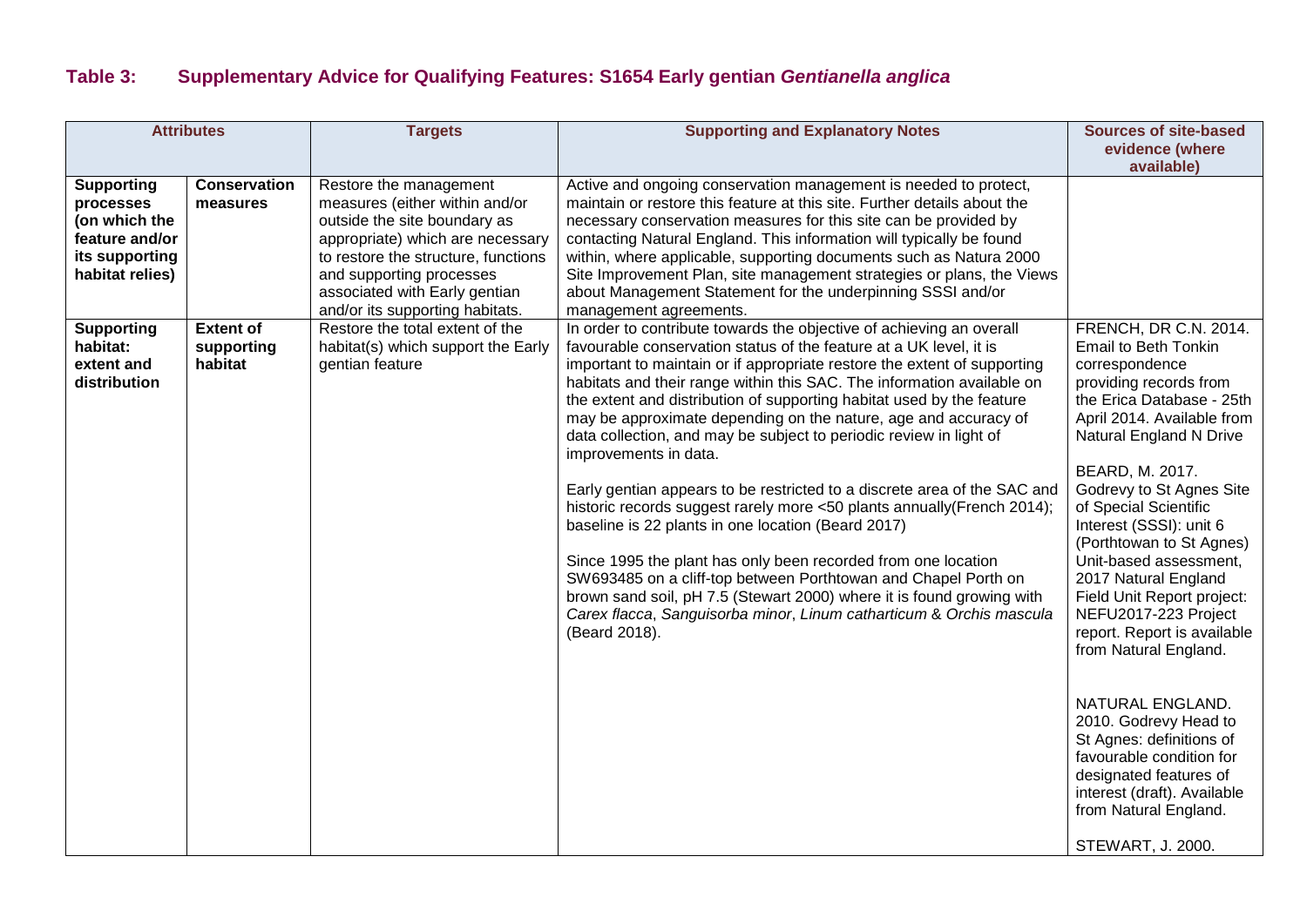| <b>Attributes</b>                                                                                      |                                                 | <b>Targets</b>                                                                                                                                                                                                                | <b>Supporting and Explanatory Notes</b>                                                                                                                                                                                                                                                                                                                                                                                                                                                                                                                                                                                                                                                                                                                                                                                                                                                                                                                 | <b>Sources of site-based</b><br>evidence (where<br>available)                                                                                                                                     |
|--------------------------------------------------------------------------------------------------------|-------------------------------------------------|-------------------------------------------------------------------------------------------------------------------------------------------------------------------------------------------------------------------------------|---------------------------------------------------------------------------------------------------------------------------------------------------------------------------------------------------------------------------------------------------------------------------------------------------------------------------------------------------------------------------------------------------------------------------------------------------------------------------------------------------------------------------------------------------------------------------------------------------------------------------------------------------------------------------------------------------------------------------------------------------------------------------------------------------------------------------------------------------------------------------------------------------------------------------------------------------------|---------------------------------------------------------------------------------------------------------------------------------------------------------------------------------------------------|
|                                                                                                        |                                                 |                                                                                                                                                                                                                               |                                                                                                                                                                                                                                                                                                                                                                                                                                                                                                                                                                                                                                                                                                                                                                                                                                                                                                                                                         | Godrevy Head to St<br>Agnes cSAC: cSAC<br><b>Conservation Objective</b><br>Version 1 English Nature<br>16/02/00. Available from<br>Natural England.<br>BEARD, M. 2018.<br>Personal Communication. |
| <b>Supporting</b><br>habitat:<br>extent and<br>distribution                                            | <b>Distribution of</b><br>supporting<br>habitat | Restore the distribution and<br>continuity of the feature and its<br>supporting habitat, including<br>where applicable its component<br>vegetation types and associated<br>transitional vegetation types,<br>across the site  | A contraction in the range, or geographic spread, of the feature (and its<br>component vegetation) across the site will reduce its overall area, the<br>local diversity and variations in its structure and composition, and may<br>undermine its resilience to adapt to future environmental changes.<br>Contraction may also reduce and break up the continuity of a habitat<br>within a site and how well the species feature is able to occupy and use<br>habitat within the site. Such fragmentation may have a greater amount<br>of open edge habitat which will differ in the amount of light,<br>temperature, wind, and even noise that it receives compared to its<br>interior. These conditions may not be suitable for this feature and this<br>may affect its viability.<br>Active restoration is required as the supporting habitat is very small<br>(0.1ha (WILSON 2005)) allowing limited scope for adaption to<br>environmental change. |                                                                                                                                                                                                   |
| <b>Supporting</b><br>processes<br>(on which the<br>feature and/or<br>its supporting<br>habitat relies) | <b>Adaptation</b><br>and resilience             | Restore the feature's ability, and<br>that of its supporting habitat, to<br>adapt or evolve to wider<br>environmental change, either<br>within or external to the site                                                        | See the supporting and explanatory notes for this attribute in Table 1.                                                                                                                                                                                                                                                                                                                                                                                                                                                                                                                                                                                                                                                                                                                                                                                                                                                                                 | <b>WILSON, P. 2005. NVC</b><br>Survey Godrevy to St<br>Agnes. Wessex<br>Environmental<br>Associates report to<br>Natural England. p3, 23-<br>24. Available from<br>Natural England.               |
| <b>Supporting</b><br>habitat:<br>structure/fun<br>ction                                                | Soils,<br>substrate and<br>nutrient<br>cycling  | Restore the properties of the<br>underlying soil types, including<br>structure, bulk density, total<br>carbon, pH, soil nutrient status<br>and fungal:bacterial ratio, within<br>typical values for the supporting<br>habitat | Soil supports basic ecosystem function and is a vital part of the natural<br>environment. Its properties strongly influence the colonisation, growth<br>and distribution of those plant species which together form vegetation<br>types, and therefore provides a habitat used by a wide range of<br>organisms. Soil biodiversity has a vital role to recycle organic matter.<br>Changes to natural soil properties may therefore affect the ecological<br>structure, function and processes associated with the supporting<br>habitat of this Annex II feature.                                                                                                                                                                                                                                                                                                                                                                                        |                                                                                                                                                                                                   |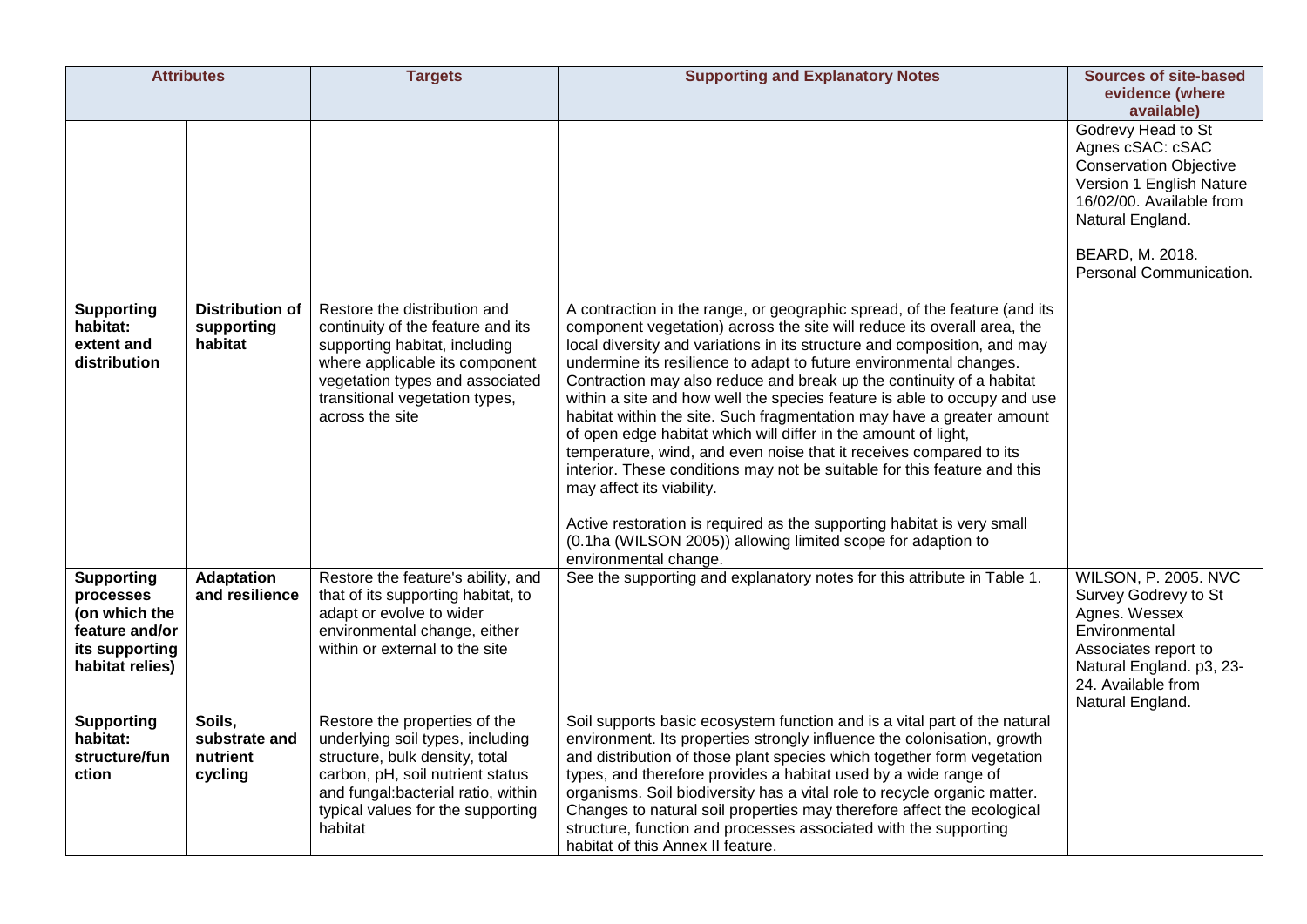| <b>Attributes</b>                                                                                      |                                            | <b>Targets</b>                                                                                                                                                                                                                                                | <b>Supporting and Explanatory Notes</b>                                                                                                                                                                                                                                                                                                                                                                                                                                                                                                                                                                                                                                                                                                                                                                                                                                                                                                                                                                                                                                                                                                                                                                                                                                                                                                                                                                                                                                                                                                                                                                                                                                                                                                                                                                                    | <b>Sources of site-based</b>                                                                                                                                                                                                                                                                                                                                                                                                                                       |
|--------------------------------------------------------------------------------------------------------|--------------------------------------------|---------------------------------------------------------------------------------------------------------------------------------------------------------------------------------------------------------------------------------------------------------------|----------------------------------------------------------------------------------------------------------------------------------------------------------------------------------------------------------------------------------------------------------------------------------------------------------------------------------------------------------------------------------------------------------------------------------------------------------------------------------------------------------------------------------------------------------------------------------------------------------------------------------------------------------------------------------------------------------------------------------------------------------------------------------------------------------------------------------------------------------------------------------------------------------------------------------------------------------------------------------------------------------------------------------------------------------------------------------------------------------------------------------------------------------------------------------------------------------------------------------------------------------------------------------------------------------------------------------------------------------------------------------------------------------------------------------------------------------------------------------------------------------------------------------------------------------------------------------------------------------------------------------------------------------------------------------------------------------------------------------------------------------------------------------------------------------------------------|--------------------------------------------------------------------------------------------------------------------------------------------------------------------------------------------------------------------------------------------------------------------------------------------------------------------------------------------------------------------------------------------------------------------------------------------------------------------|
|                                                                                                        |                                            |                                                                                                                                                                                                                                                               |                                                                                                                                                                                                                                                                                                                                                                                                                                                                                                                                                                                                                                                                                                                                                                                                                                                                                                                                                                                                                                                                                                                                                                                                                                                                                                                                                                                                                                                                                                                                                                                                                                                                                                                                                                                                                            | evidence (where<br>available)                                                                                                                                                                                                                                                                                                                                                                                                                                      |
|                                                                                                        |                                            |                                                                                                                                                                                                                                                               | There is a need not only to protect what little is left but also introduce<br>management to restore to previous extent of sandy calcareous soil<br>(though practical methods yet to be identified).                                                                                                                                                                                                                                                                                                                                                                                                                                                                                                                                                                                                                                                                                                                                                                                                                                                                                                                                                                                                                                                                                                                                                                                                                                                                                                                                                                                                                                                                                                                                                                                                                        |                                                                                                                                                                                                                                                                                                                                                                                                                                                                    |
| <b>Supporting</b><br>processes<br>(on which the<br>feature and/or<br>its supporting<br>habitat relies) | <b>Air quality</b>                         | Maintain concentrations and<br>deposition of air pollutants at<br>below the site-relevant Critical<br>Load or Level values given for<br>the supporting habitat of this<br>feature of the site on the Air<br>Pollution Information System<br>(www.apis.ac.uk). | See the supporting and explanatory notes for this attribute in Table 1.                                                                                                                                                                                                                                                                                                                                                                                                                                                                                                                                                                                                                                                                                                                                                                                                                                                                                                                                                                                                                                                                                                                                                                                                                                                                                                                                                                                                                                                                                                                                                                                                                                                                                                                                                    | More information about<br>site-relevant Critical<br>Loads and Levels for this<br>SAC is available by using<br>the 'search by site' tool<br>on the Air Pollution<br>Information System<br>(www.apis.ac.uk).                                                                                                                                                                                                                                                         |
| <b>Supporting</b><br>habitat:<br>structure/<br>function                                                | Vegetation<br>structure and<br>composition | Restore short (2-5 cm) and<br>tightly-grazed swards of CG2<br>calcicolous grassland, with<br>typically 5-30% bare ground                                                                                                                                      | Patches of suitable vegetation often occur in mosaics with less suitable<br>areas, and generally associated with steeper slopes, more southerly<br>aspects, thinner soils, heavier grazing or trampling. All available<br>evidence points to need for there being plenty of bare ground in a<br>short/tightly grazed open-textured sward. A lack of management or<br>ground disturbance results in a closed sward<br>Vegetation composition of habitat supporting this feature can be<br>variable, depending on habitat, aspect, management regime and<br>underlying geology/soils, but the frequent presence of the following<br>species tend to be positive indicators of suitable Early Gentian habitat<br>in its usual CG2 NVC community: Poterium sanguisorba, Cirsium<br>acaule, Thymus praecox, Polygala vulgaris, Carex flacca, Hippocrepis<br>comosa, Blackstonia perfoliata, Linum catharticum, Leontodon<br>hispidus, Pilosella officinarum, Ranunculus bulbosus. Grasses such as<br>Avenula pratensis, A. pubescens, Brachypodium pinnatum, B.<br>sylvaticum and Bromopsis erecta may be frequent as an open grassy<br>'overstorey', but never abundant or dominant. Early gentain may often<br>occur with autumn gentian Gentianella amarella, but the two species<br>usually occupy different microsites and seasonal timings, although<br>there may be considerable overlap on some sites.<br>In CG2, bare ground may be within the range of 10-30%.<br>Calcareous conditions on Godrevy Head to St Agnes SAC is the result<br>of wind-blown sand making it suitable for Early Gentian. Wilson (2005)<br>notes that the grassland supporting this species resembles the<br>calcicolous CG2, the NVC survey indicates that CG2 Festuca ovina-<br>Avenula pratensis grassland is limited 0.62 ha of the site. | <b>WILSON, P. 2005. NVC</b><br>Survey Godrevy to St<br>Agnes. Wessex<br>Environmental<br>Associates report to<br>Natural England. p3, 23-<br>24. Available from<br>Natural England.<br>ROBBINS, V. 2018.<br>Observed from<br>photographs sourced on<br>Facebook page of<br>Porthtowan and Towan<br>Cross book. Porthtowan<br>and Towan Cross book<br>https://www.facebook.co<br>m/photo.php?fbid=24134<br>1012699094&set=0.5380<br>00312962929&type=3&th<br>eater. |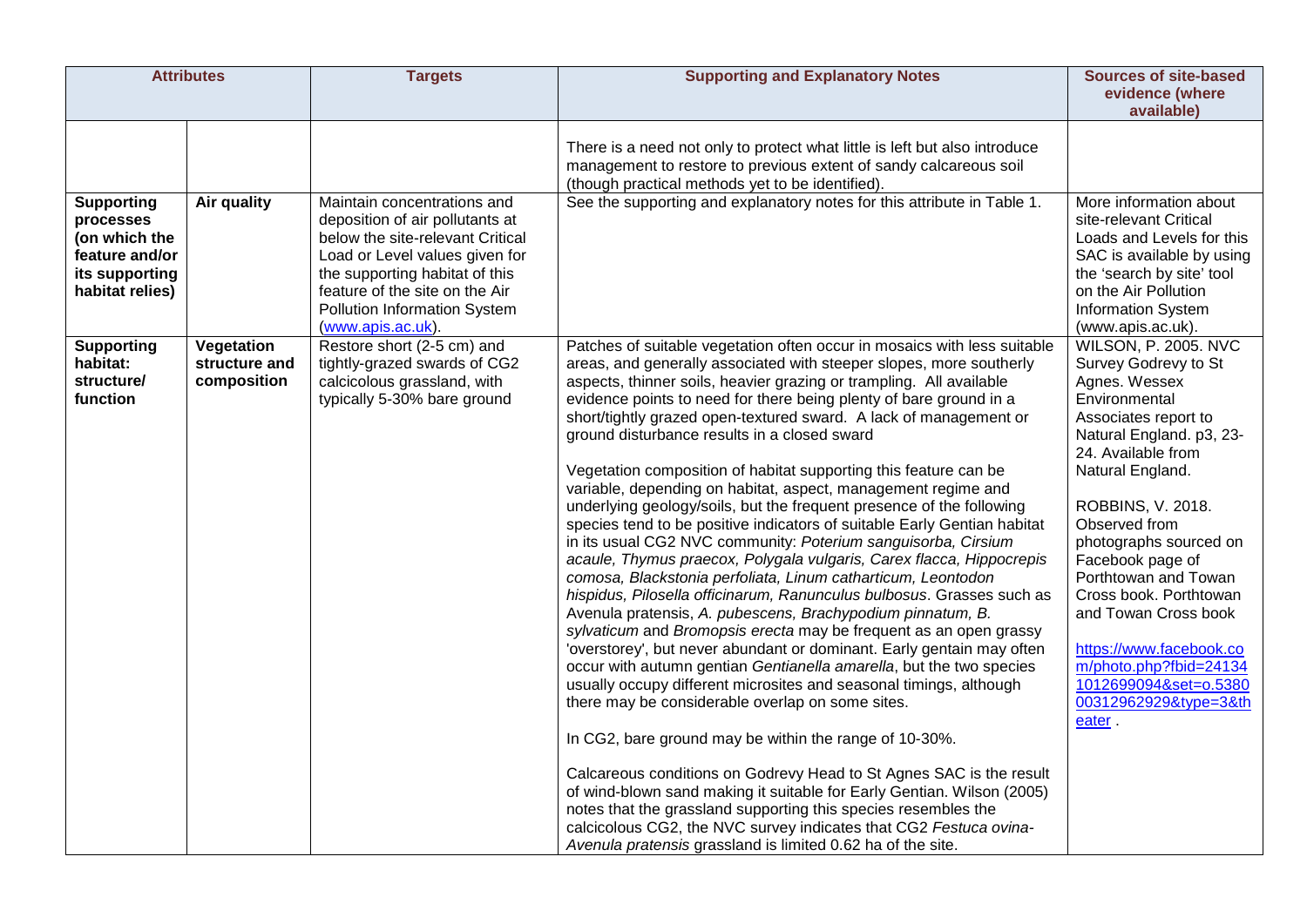| <b>Attributes</b>                                              |                               | <b>Targets</b>                                                                                                                                                                                                                                                                                                                        | <b>Supporting and Explanatory Notes</b>                                                                                                                                                                                                                                                                                                                                                                                                                                                                                                                                                                                                                                                                                                                                                                                                                                                                                                                                                                         | <b>Sources of site-based</b><br>evidence (where<br>available)                                                                                                                                                       |
|----------------------------------------------------------------|-------------------------------|---------------------------------------------------------------------------------------------------------------------------------------------------------------------------------------------------------------------------------------------------------------------------------------------------------------------------------------|-----------------------------------------------------------------------------------------------------------------------------------------------------------------------------------------------------------------------------------------------------------------------------------------------------------------------------------------------------------------------------------------------------------------------------------------------------------------------------------------------------------------------------------------------------------------------------------------------------------------------------------------------------------------------------------------------------------------------------------------------------------------------------------------------------------------------------------------------------------------------------------------------------------------------------------------------------------------------------------------------------------------|---------------------------------------------------------------------------------------------------------------------------------------------------------------------------------------------------------------------|
|                                                                |                               |                                                                                                                                                                                                                                                                                                                                       | Historical photographs from the early 20 <sup>th</sup> Century indicate a much<br>more open and shorter vegetation than in recent years, generally with<br>plenteous areas of bare ground / exposed sand together with active<br>grazing with cattle (Robbins 2018). There is no active management at<br>present and limited evidence of active rabbit grazing.                                                                                                                                                                                                                                                                                                                                                                                                                                                                                                                                                                                                                                                 |                                                                                                                                                                                                                     |
| <b>Supporting</b><br>habitat:<br><b>structure</b><br>/function | <b>Undesirable</b><br>species | Maintain the frequency/cover of<br>the following undesirable species<br>at or to acceptable levels and are<br>not encouraged by changes in<br>surface condition, soils, nutrient<br>levels or changes to hydrology;<br>Brachypodium pinnatum,<br>Bromopsis erecta, Avenula<br>pubescens, Arrhenatherum<br>elatius, Dactylis glomerata | This feature can be adversely affected by changes to the grass:herb<br>ratio (increased grassiness), often in tandem with sward becoming<br>'thicker' (less bare ground) or more rank. Cover of tall grasses, e.g.<br>Brachypodium pinnatum, Bromopsis erecta, Avenula pubescens,<br>Arrhenatherum elatius, Dactylis glomerata, should typically not exceed<br>about 10% (except the first two may locally occur at higher cover in<br>stands of CG4a and CG3a respectively).<br>Other species likely to be favoured by increased soil fertility/agricultural<br>improvement, e.g. Lolium perenne, Holcus lanatus, Cynosurus<br>cristatus, Trisetum flavescens, Trifolium repens, should be rare or<br>absent. Equally, 'agricultural weeds' such as Cirsium arvense, Cirsium<br>vulgare, Galium aparine, Plantago major, Rumex obtusifolius, Senecio<br>jacobaea and Urtica dioica, are likely to be indicators of bad<br>management and loss/degradation of suitable habitat, so should be<br>rare or absent. |                                                                                                                                                                                                                     |
| <b>Supporting</b><br>habitat:<br>structure/<br>function        | <b>Habitat</b><br>substrate   | Restore a substrate of skeletal<br>drought-prone relatively infertile<br>soils overlying calcareous<br>bedrock (chalk or limestone),<br>occasionally overlying lime-rich<br>sand on coastal sand dunes, with<br>a generally SE, S or SW aspect.                                                                                       | See above for floristic indicators that may indicate changes in soil<br>nutrient status (increase in fertility).<br>Calcareous conditions on Godrevy Head to St Agnes SAC is<br>predominately the result of wind-blown beach/dune sand. Successional<br>processes has resulted in the loss of suitable habitat for Early gentian<br>and therefore needs to be restored.<br>Historical photographs from the early 20th Century indicate a much<br>more open and shorter vegetation than in recent years, generally with<br>plenteous areas of bare ground / exposed sand together with active<br>grazing with cattle (Robbins 2018).                                                                                                                                                                                                                                                                                                                                                                             | ROBBINS, V. 2018.<br>Observed from<br>photographs sourced on<br>Facebook page of<br>Porthtowan and Towan<br>Cross book. JPEGS files<br>available from<br>Porthtowan and Towan<br>Cross book and Natural<br>England. |
| <b>Supporting</b><br>habitat:<br>structure/<br>function        | Vegetation<br>height          | Restore a sward typically in the<br>range of 2-5cm, but may also<br>occur in slightly taller swards (5-<br>20cm) as long as these still have<br>plenty of bare ground and an<br>absence of 'grassy' dominants.                                                                                                                        | Swards usually require moderate to heavy grazing and/or trampling to<br>keep them sufficiently short and open; but on some coastal sites,<br>drought and exposure may be sufficient on their own to maintain<br>suitable sward conditions. Grazing may be by rabbits, deer, sheep or<br>cattle. Generally, rabbits and/or sheep preferred to cattle (see, e.g.<br>Telfer 1994), although Wilson (2000) suggests for sites in Wilts that                                                                                                                                                                                                                                                                                                                                                                                                                                                                                                                                                                         |                                                                                                                                                                                                                     |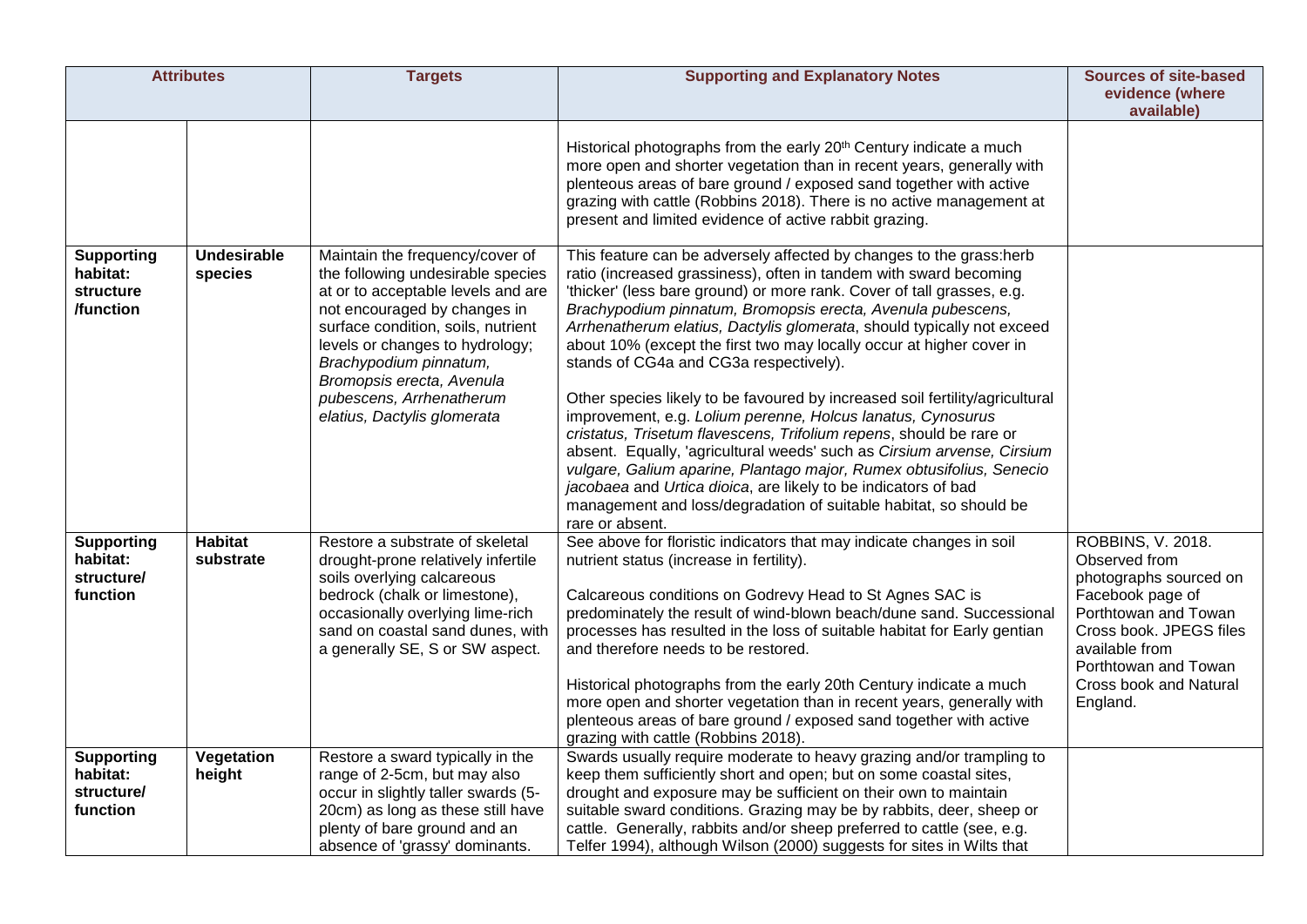| <b>Attributes</b>                        |                                | <b>Targets</b>                                                                                                                                                                                                              | <b>Supporting and Explanatory Notes</b>                                                                                                                                                                                                                                                                                                                                                                                                                                                                                                                                                                                                                                                                                                                                                                                                                                                                                                                                                                                                                                                                                                                                                                                                                                                                                                                                                                                                                                                                                                                                                                                                                                                                                                                                                                                                                                     | <b>Sources of site-based</b><br>evidence (where<br>available)                                                                                                                                                                                                                               |
|------------------------------------------|--------------------------------|-----------------------------------------------------------------------------------------------------------------------------------------------------------------------------------------------------------------------------|-----------------------------------------------------------------------------------------------------------------------------------------------------------------------------------------------------------------------------------------------------------------------------------------------------------------------------------------------------------------------------------------------------------------------------------------------------------------------------------------------------------------------------------------------------------------------------------------------------------------------------------------------------------------------------------------------------------------------------------------------------------------------------------------------------------------------------------------------------------------------------------------------------------------------------------------------------------------------------------------------------------------------------------------------------------------------------------------------------------------------------------------------------------------------------------------------------------------------------------------------------------------------------------------------------------------------------------------------------------------------------------------------------------------------------------------------------------------------------------------------------------------------------------------------------------------------------------------------------------------------------------------------------------------------------------------------------------------------------------------------------------------------------------------------------------------------------------------------------------------------------|---------------------------------------------------------------------------------------------------------------------------------------------------------------------------------------------------------------------------------------------------------------------------------------------|
|                                          |                                |                                                                                                                                                                                                                             | summer (April-October) cattle grazing at 1.5 animals/ha, plus less<br>intensive grazing in the winter, is suitable for many sites, with sheep<br>used in late summer to remove any excess grass growth. Sward height<br>may vary from year to year, depending not only on stocking rates and<br>timing but also on the weather.<br>Restore areas to short turf as these are becoming rank upslope; (but<br>also note restoration needed for secure habitat extent, bare ground and<br>integrity of soil, all of which require addressing simultaneously). There<br>is evidence of an absence of rabbit grazing. In the absence of a<br>grazing regime across the wider area, some targeted annual cutting<br>might be required.                                                                                                                                                                                                                                                                                                                                                                                                                                                                                                                                                                                                                                                                                                                                                                                                                                                                                                                                                                                                                                                                                                                                             |                                                                                                                                                                                                                                                                                             |
| <b>Population</b><br>(of the<br>feature) | <b>Population</b><br>abundance | Restore the abundance of the<br>Early gentian population to a<br>level which is above 22 plants,<br>whilst avoiding deterioration from<br>its current level as indicated by<br>the latest mean peak count or<br>equivalent. | Populations may fluctuate considerably from year to year, depending<br>on habitat condition, weather, etc. Flowering performance may also<br>vary between years, affecting the plant's visibility.<br>This will ensure there is a viable population of the feature which is<br>being maintained at or increased to a level that contributes as<br>appropriate to its Favourable Conservation Status across its natural<br>range in the UK. Due to the dynamic nature of population change, the<br>target-value given for the population size or presence of this feature is<br>considered to be the minimum standard for conservation/restoration<br>measures to achieve. This minimum-value may be revised where there<br>is evidence to show that a population's size or presence has<br>significantly changed as a result of natural factors or management<br>measures and has been stable at or above a new level over a<br>considerable period. The values given here may also be updated in<br>future to reflect any strategic objectives which may be set at a national<br>level for this feature.<br>Given the likely fluctuations in numbers over time, any impact-<br>assessments should focus on the current size of the site's population,<br>as derived from the latest known or estimated level established using<br>the best available data. This advice accords with the obligation to avoid<br>deterioration of the site or significant disturbance of the species for<br>which the site is designated, and seeks to avoid plans or projects that<br>may affect the site giving rise to the risk of deterioration. Similarly,<br>where there is evidence to show that a feature has historically been<br>more abundant than the stated minimum target and its current level, the<br>ongoing capacity of the site to accommodate the feature at such higher | BEARD, M. 2017.<br>Godrevy to St Agnes Site<br>of Special Scientific<br>Interest (SSSI): unit 6<br>(Porthtowan to St Agnes)<br>Unit-based assessment,<br>2017 Natural England<br>Field Unit Report project:<br>NEFU2017-223 Project<br>report. Report is available<br>from Natural England. |